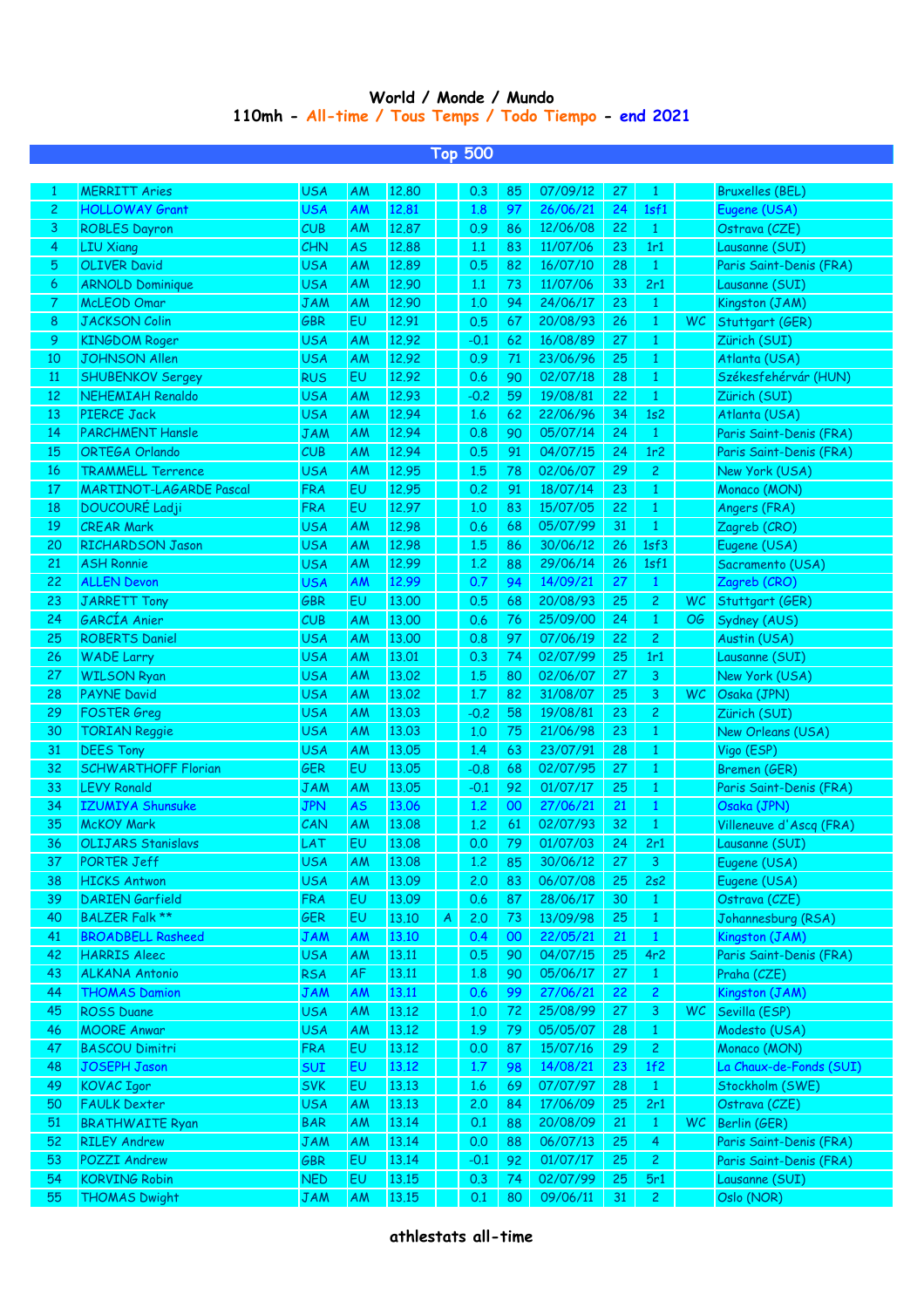| 56         | <b>BAJI Balázs</b>                           | <b>HUN</b>               | EU                     | 13.15          | 0.3           | 89       | 04/07/17             | 28       | 4               |           | Székesfehérvár (HUN)               |
|------------|----------------------------------------------|--------------------------|------------------------|----------------|---------------|----------|----------------------|----------|-----------------|-----------|------------------------------------|
| 57         | <b>MALLETT Aaron</b>                         | <b>USA</b>               | AM                     | 13.15          | 0.3           | 94       | 25/09/20             | 26       | 1               |           | Doha (QAT)                         |
| 58         | <b>BELOCIAN Wilhem</b>                       | <b>FRA</b>               | EU                     | 13.15          | 0.8           | 95       | 26/06/21             | 26       | $\mathbf{1}$    |           | Angers (FRA)                       |
| 59         | <b>SHARMAN William</b>                       | <b>GBR</b>               | EU                     | 13.16          | 0.4           | 84       | 14/08/14             | 30       | 1sf1            |           | Zürich (SUI)                       |
| 60         | <b>KANAI Taio</b>                            | <b>JPN</b>               | <b>AS</b>              | 13.16          | 1.7           | 95       | 29/04/21             | 26       | $\mathbf{1}$    |           | Hiroshima (JPN)                    |
| 61         | <b>TURNER Sam</b>                            | USA                      | AM                     | 13.17          | $-0.4$        | 57       | 15/05/83             | 26       | $\mathbf{2}$    |           | Westwood (USA)                     |
| 62         | <b>CAMPBELL Tonie</b>                        | <b>USA</b>               | AM                     | 13.17          | 0.0           | 60       | 17/08/88             | 28       | 3               |           | Zürich (SUI)                       |
| 63         | <b>HAWKINS Courtney</b>                      | <b>USA</b>               | AM                     | 13.17          | 0.5           | 67       | 26/07/98             | 31       | 1r1             |           | Ingolstadt (GER)                   |
| 64         | <b>FENNER Mike (13,06?)</b>                  | <b>GER</b>               | EU                     | 13.17          | 0.4           | 71       | 09/08/98             | 27       | $\mathbf{1}$    |           | Leverkusen (GER)                   |
| 65         | <b>WIGNALL Maurice</b>                       | <b>JAM</b>               | AM                     | 13.17          | $-0.1$        | 76       | 26/08/04             | 28       | 1s1             | OG        | Athina (GRE)                       |
| 66         | <b>THOMAS Mikel</b>                          | тто                      | ΑM                     | 13.17          | 0.8           | 87       | 24/07/15             | 28       | $\overline{c}$  |           | Toronto (CAN)                      |
| 67         | <b>XIE Wenjun</b>                            | <b>CHN</b>               | <b>AS</b>              | 13.17          | 0.7           | 90       | 18/05/19             | 29       | $\overline{c}$  |           | Shanghai (CHN)                     |
| 68         | <b>CRITTENDEN Freddie</b>                    | <b>USA</b>               | AM                     | 13.17          | 0.8           | 94       | 24/08/19             | 25       | 3f1             |           | Paris (FRA)                        |
| 69         | <b>VALLE Emilio</b>                          | CUB                      | AM                     | 13.18          | 0.5           | 67       | 29/07/96             | 29       | 3s1             | OG        | Atlanta (USA)                      |
| 70         | <b>CONSTANTINO Gabriel</b>                   | <b>BRA</b>               | AM                     | 13.18          | 0.8           | 95       | 09/07/19             | 24       | $\mathbf{2}$    |           | Székesfehérvár (HUN)               |
| 71         | <b>BROWN Steve</b>                           | <b>USA</b>               | AM                     | 13.19          | 1.9           | 69       | 21/06/96             | 27       | 1h4             |           | Atlanta (USA)                      |
| 72         | <b>SHI Dongpeng</b>                          | <b>CHN</b>               | <b>AS</b>              | 13.19          | 1,7           | 84       | 31/08/07             | 23       | 5               | WC.       | Osaka (JPN)                        |
| 73         | O'FARRILL Yordan L.                          | CUB                      | AM                     | 13.19          | 0.0           | 93       | 09/06/14             | 21       | $\mathbf{1}$    |           | Praha (CZE)                        |
| 74         | <b>CARISTAN Stéphane</b>                     | <b>FRA</b>               | EU                     | 13,20          | 2,0           | 64       | 30/08/86             | 22       | $\mathbf{1}$    |           | Stuttgart (GER)                    |
| 75         | <b>MARKIN Aleksandr</b>                      | <b>RUS</b>               | EU                     | 13,20          | 1.8           | 62       | 11/06/88             | 26       | 1               |           | Leningrad (RUS)                    |
| 76         | <b>HARRINGTON Larry</b>                      | <b>USA</b>               | AM                     | 13,20          | 1.7           | 70       | 22/06/96             | 26       | 2s1             |           | Atlanta (USA)                      |
| 77         | <b>BROWN Joel</b>                            | <b>USA</b>               | AM                     | 13,20          | 0.1           | 80       | 09/06/11             | 31       | 3               |           | Oslo (NOR)                         |
| 78         | DAVIS Wayne C.                               | TTO                      | AM                     | 13,20          | 1.9           | 91       | 31/05/14             | 23       | 1r1             |           | Fayetteville (USA)                 |
| 79         | <b>CARTER Deuce</b>                          | <b>JAM</b>               | AM                     | 13,20          | 0.2           | 90       | 11/06/16             | 26       | $\overline{c}$  |           | Kingston (JAM)                     |
| 80         | CASANAS Alejandro                            | CUB                      | AM                     | 13.21          | 0.6           | 54       | 21/08/77             | 23       | $\mathbf{1}$    |           | Sofia (BUL)                        |
| 81         | <b>SHISHKIN Vladimir</b>                     | <b>RUS</b>               | EU                     | 13.21          | 1.8           | 64       | 11/06/88             | 24       | $\overline{c}$  |           | Leningrad (RUS)                    |
| 82         | <b>SWIFT Eugene</b>                          | <b>USA</b>               | AM                     | 13.21          | 0.9           | 64       | 23/06/96             | 32       | 3               |           | Atlanta (USA)                      |
| 83         | <b>BRATHWAITE Shane</b>                      | <b>BAR</b>               | AM                     | 13.21          | 0.8           | 90       | 24/07/15             | 25       | 3               |           | Toronto (CAN)                      |
| 84         | <b>TRABER Gregor</b>                         | <b>GER</b>               | EU                     | 13.21          | 1.8           | 92       | 29/07/16             | 24       | 1r1             |           | Mannheim (GER)                     |
| 85         | <b>CUNNINGHAM Trey</b>                       | <b>USA</b>               | AM                     | 13,21          | 0.4           | 98       | 26/06/21             | 23       | $\overline{4}$  |           | Eugene (USA)                       |
| 86         | <b>LEMONIOUS Phillip</b>                     | JAM                      | AM                     | 13.21          | 0.6           | 98       | 26/06/21             | 23       | 2h2             |           | Kingston (JAM)                     |
| 87         | <b>REESE Terry</b>                           | <b>USA</b>               | AM                     | 13,22          | $-0.2$        | 67       | 24/08/97             | 30       | $\mathbf{2}$    |           | Köln (GER)                         |
| 88         | <b>WALLACE Dawane</b>                        | <b>USA</b>               | AM                     | 13,22          | 1.5           | 76       | 23/07/00             | 24       | 4               |           | Sacramento (USA)                   |
| 89         | <b>DEMIDYUK Sergiy</b>                       | <b>UKR</b>               | EU                     | 13,22          | 1.7           | 82       | 31/08/07             | 25       | 6               | <b>WC</b> | Osaka (JPN)                        |
| 90         | <b>TURNER Andrew</b>                         | <b>GBR</b>               | EU                     | 13,22          | 1,0           | 80       | 30/06/11             | 31       | 4               |           | Lausanne (SUI)                     |
| 91         | <b>MARTINEZ Asier</b>                        | <b>ESP</b>               | EU                     | 13.22          | $-0.5$        | 00       | 05/08/21             | 21       | 6               | <b>OG</b> | Tokyo (JPN)                        |
| 92         | <b>ALLEN Charles</b>                         | CAN                      | AM                     | 13.23          | $-0.1$        | 77       | 26/08/04             | 27       | 4s1             | ОG        | Athína (GRE)                       |
| 93         | <b>WATKINS Arend</b>                         | USA                      | AM                     | 13,23          | 0.1           | 79       | 14/06/05             | 26       | $\mathbf{1}$    |           | Athina (GRE)                       |
| 94         | <b>HERNÁNDEZ Yoel</b>                        | CUB                      | <b>AM</b>              | 13.23          | 0.4           | 77       | 02/07/07             | 30       | 4r <sub>2</sub> |           | Athína (GRE)                       |
| 95         | <b>MITCHUM Eric</b>                          | <b>USA</b>               | <b>AM</b>              | 13.23          | 1.6           | 84       | 28/07/07             | 23       | $\mathbf{1}$    |           | Zaragoza (ESP)                     |
| 96         | <b>OSAGHAE Omo</b>                           | <b>USA</b>               | <b>AM</b>              | 13.23          | 0.8           | 88       | 15/05/11             | 23       | $\mathbf{1}$    |           | Norman (USA)                       |
| 97         | McCONICO Jaylan                              | <b>USA</b>               | <b>AM</b>              | 13.23          | 1.2           | 98       | 16/05/21             | 23       | $\mathbf{1}$    |           | Champaign (USA)                    |
| 98         | <b>DICKSON Michael</b>                       | <b>USA</b>               | <b>AM</b>              | 13.23          | 0.1           | 97       | 09/07/21             | 24       | $\mathbf{1}$    |           | Marietta (USA)                     |
| 99         | <b>MILBURN Rod</b>                           | <b>USA</b>               | <b>AM</b>              | 13.24          | 0.3           | 50       | 07/09/72             | 22       | $\mathbf{1}$    | OG        | München (GER)                      |
| 100        | <b>BLAKE Arthur</b>                          | <b>USA</b>               | <b>AM</b>              | 13.24          | 2,0           | 66       | 24/06/88             | 22       | $\overline{c}$  |           | Lausanne (SUI)                     |
| 101        | <b>FOURIE Lehann</b>                         | <b>RSA</b>               | AF                     | 13.24          | 0.3           | 87       | 07/09/12             | 25       | $\epsilon$      |           | Bruxelles (BEL)                    |
| 102        | <b>OMOREGIE David</b>                        | GBR                      | EU                     | 13.24          | 0.6           | 95       | 03/09/16             | 21       | $\mathbf{1}$    |           | Berlin (GER)                       |
| 103        | <b>DUNNING Robert</b>                        | <b>USA</b>               | <b>AM</b>              | 13.24          | 1.7           | 97       | 28/05/21             | 24       | 1h3             |           | Jacksonville (USA)                 |
| 104        | <b>MANGA Aurel</b>                           | <b>FRA</b>               | EU                     | 13.24          | 0.8           | 92       | 26/06/21             | 29       | $\overline{c}$  |           | Angers (FRA)                       |
| 105        | <b>PHILLIPS Andre</b>                        | USA                      | <b>AM</b>              | 13.25          | 0.1           | 59       | 28/07/85             | 26       | $\mathbf{1}$    |           | Baton Rouge (USA)                  |
| 106<br>107 | <b>LI</b> Tong<br>N'SENGA Jonathan           | <b>CHN</b>               | <b>AS</b><br>EU        | 13.25<br>13.25 | $-0.1$        | 67       | 04/07/94<br>22/08/98 | 27<br>25 | 2r1<br>3s1      |           | Linz(AUT)                          |
| 108        |                                              | <b>BEL</b>               |                        |                | 1.9           | 73<br>75 | 09/08/01             | 26       | 3               | <b>WC</b> | <b>Budapest (HUN)</b>              |
| 109        | <b>DORIVAL Dudley</b><br><b>AKINS Tyrone</b> | <b>HAI</b><br><b>USA</b> | <b>AM</b><br><b>AM</b> | 13.25<br>13.25 | $-0.3$<br>0.4 | 86       | 13/06/08             | 22       | 1s1             |           | Edmonton (CAN)<br>Des Moines (USA) |
| 110        | <b>EATON Jarret</b>                          | <b>USA</b>               | <b>AM</b>              | 13.25          | 0.0           | 89       | 20/05/16             | 27       | $\mathbf{1}$    |           | Ostrava (CZE)                      |
| <u>111</u> | <b>TRAJKOVIC Milan</b>                       | CYP                      | EU                     | 13.25          | 0.0           | 92       | 09/07/17             | 25       | $\overline{c}$  |           | London (GBR)                       |
| 112        | TAKAYAMA Shunya                              | <b>JPN</b>               | <b>AS</b>              | 13.25          | 1.1           | 94       | 17/08/19             | 25       | $\mathbf{1}$    |           | Fukui (JPN)                        |
| 113        | <b>GAULT Willie</b>                          | <b>USA</b>               | <b>AM</b>              | 13.26          | 1.6           | 60       | 25/07/82             | 22       | $\mathbf{1}$    |           | Indianapolis (USA)                 |
| 114        | <b>KASANOV Igor</b>                          | LAT                      | EU                     | 13.26          | 0.0           | 63       | 19/08/93             | 30       | 2s1             | <b>WC</b> | Stuttgart (GER)                    |
| 115        | <b>BATTE Erik</b>                            | CUB                      | AM                     | 13.26          | 1.7           | 74       | 29/07/96             | 22       | 4s2             | OG        | Atlanta (USA)                      |
|            |                                              |                          |                        |                |               |          |                      |          |                 |           |                                    |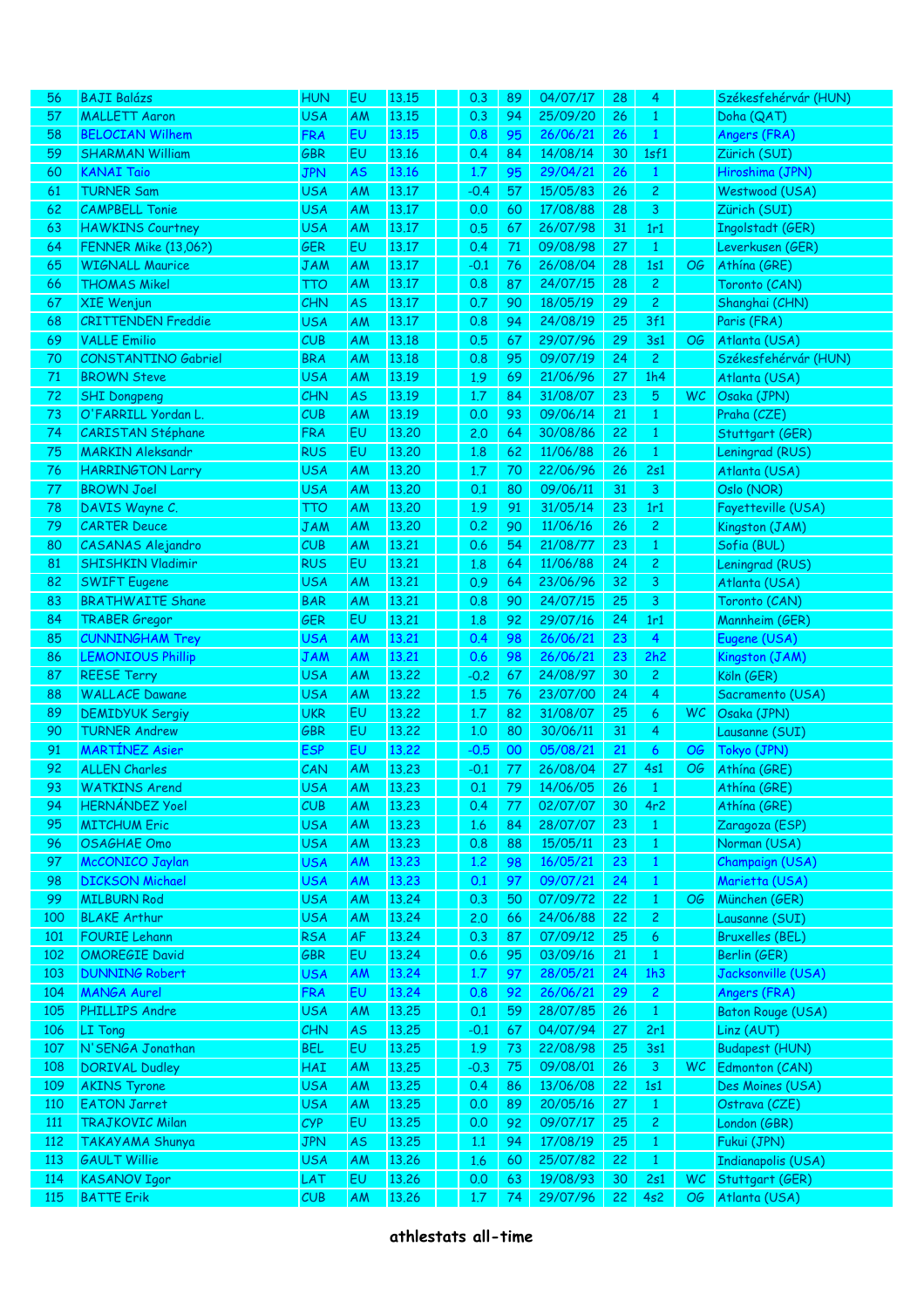| <u>116</u> | PHILIBERT Dan                  | <b>FRA</b> | EU        | 13.26 |   | 0.0    | 70 | 07/08/97 | 27 | 5               | WC.       | Athina (GRE)            |
|------------|--------------------------------|------------|-----------|-------|---|--------|----|----------|----|-----------------|-----------|-------------------------|
| 117        | <b>HERNÁNDEZ Yuniel</b>        | CUB        | AM        | 13.26 |   | 0.6    | 81 | 13/07/01 | 20 | $\mathbf{1}$    |           | Salamanca (ESP)         |
| 118        | <b>BOWNES Shaun</b>            | <b>RSA</b> | AF        | 13.26 |   | 1.4    | 70 | 14/07/01 | 31 | $\mathbf{1}$    |           | Heusden-Zolder (BEL)    |
|            |                                |            |           |       |   |        |    |          |    |                 |           |                         |
| 119        | <b>PHILLIPS Chris</b>          | <b>USA</b> | AM        | 13.26 |   | 0.2    | 72 | 28/08/03 | 31 | 1h5             | <b>WC</b> | Paris Saint-Denis (FRA) |
| 120        | <b>BRAMLETT Ron</b>            | <b>USA</b> | AM        | 13.26 |   | 1.6    | 79 | 06/07/04 | 25 | 3r1             |           | Lausanne (SUI)          |
| 121        | <b>HUGHES Robby</b>            | <b>USA</b> | AM        | 13.26 | A | 0.0    | 78 | 13/05/06 | 28 | $\mathbf{1}$    |           | Xalapa (MEX)            |
| 122        | <b>MARTINOT-LAGARDE Thomas</b> | <b>FRA</b> | EU        | 13.26 |   | 0.0    | 88 | 06/07/13 | 25 | 8               |           | Paris Saint-Denis (FRA) |
| 123        | NOGA Artur                     | POL        | EU        | 13.26 |   | 0.2    | 88 | 25/08/13 | 25 | $\mathbf{1}$    |           | Warszawa (POL)          |
| 124        | <b>USOV Sergey</b>             | <b>UZB</b> | AS        | 13.27 |   | 1.8    | 64 | 11/06/88 | 24 | 3               |           | Leningrad (RUS)         |
| 125        | <b>KOHUTEK Artur</b>           | POL        | EU        | 13.27 |   | 1,2    | 71 | 05/08/97 | 26 | 2h2             | <b>WC</b> | Athína (GRE)            |
| 126        | SVOBODA Petr                   | CZE        | EU        | 13.27 |   | 1.1    | 84 | 14/06/10 | 26 | 1r1             |           | Praha (CZE)             |
| 127        | <b>VILLAR Paulo</b>            | COL        | AM        | 13.27 | A | 1.6    | 78 | 28/10/11 | 33 | $\overline{c}$  |           | Guadalajara (MEX)       |
| 128        | <b>WARNER Damian</b>           | CAN        | AM        | 13.27 |   | 1.9    | 89 | 04/07/15 | 26 | $\mathbf{1}$    |           | Edmonton (CAN)          |
| 129        | <b>BENNETT Orlando</b>         | JAM        | AM        | 13.27 |   | 1.5    | 99 | 23/06/19 | 20 | $\overline{c}$  |           | Kingston (JAM)          |
| 130        | Dal MOLIN Paolo                | <b>ITA</b> | EU        | 13.27 |   | 1,2    | 87 | 26/06/21 | 34 | $\mathbf{1}$    |           | Rovereto (ITA)          |
|            |                                |            |           |       |   |        |    | 26/06/21 |    |                 |           |                         |
| 131        | <b>BRITT Jamal</b>             | <b>USA</b> | AM        | 13.27 |   | 1.8    |    |          |    | 3sf1            |           | Eugene (USA)            |
| 132        | <b>DRUT Guy</b>                | <b>FRA</b> | EU        | 13.28 |   | 1.1    | 50 | 29/06/75 | 25 | $\mathbf{1}$    |           | Saint-Étienne (FRA)     |
| 133        | PROKOFYEV Andrey               | <b>RUS</b> | EU        | 13.28 |   | 1,0    | 59 | 06/07/86 | 27 | 1r2             |           | Moskva (RUS)            |
| 134        | <b>TOURRET Philippe</b>        | <b>FRA</b> | EU        | 13.28 |   | $-1.0$ | 67 | 12/08/90 | 23 | $\mathbf{1}$    |           | Monaco (MON)            |
| 135        | <b>ABATE Emanuele</b>          | <b>ITA</b> | EU        | 13,28 |   | 0.7    | 85 | 08/06/12 | 27 | 3               |           | Torino (ITA)            |
| 136        | <b>SWIFT Greggmar</b>          | <b>BAR</b> | AM        | 13,28 |   | 0.8    | 91 | 24/07/15 | 24 | 4               |           | Toronto (CAN)           |
| 137        | <b>CZYKIER Damian</b>          | POL        | EU        | 13,28 |   | 1,2    | 92 | 02/06/17 | 25 | 1r2             |           | Bydgoszcz (POL)         |
| 138        | <b>MURATAKE Rachid</b>         | <b>JPN</b> | <b>AS</b> | 13.28 |   | 0.5    | 02 | 26/06/21 | 19 | 1h2             |           | Osaka (JPN)             |
| 139        | <b>WOODSON Rod</b>             | <b>USA</b> | AM        | 13.29 |   | 1.9    | 65 | 14/06/87 | 22 | $\mathbf{1}$    |           | Irvine (USA)            |
| 140        | RIDGEON Jonathan               | <b>GBR</b> | EU        | 13.29 |   | $-0.1$ | 67 | 15/07/87 | 20 | $\mathbf{1}$    |           | Zagreb (CRO)            |
| 141        | vander KUYP Kyle               | <b>AUS</b> | OC        | 13.29 |   | 0.6    | 71 | 11/08/95 | 24 | 1q1             | <b>WC</b> | Göteborg (SWE)          |
| 142        | SCIGACZEWSKI Tomasz            | <b>POL</b> | EU        | 13.29 |   | 1.5    | 78 | 30/06/99 | 21 | 1h1             |           | Oslo (NOR)              |
|            |                                |            |           |       |   |        |    |          |    |                 |           |                         |
| 143        | dos SANTOS Redelén Melo        | <b>BRA</b> | AM        | 13.29 |   | $-0.4$ | 76 | 13/06/04 | 28 | 1r1             |           | Lisboa (POR)            |
| 144        | <b>CLARK Cletus</b>            | <b>USA</b> | AM        | 13.30 |   | 2.0    | 62 | 24/06/88 | 26 | 3               |           | Lausanne (SUI)          |
| 145        | <b>COGHLAN Peter</b>           | IRL        | EU        | 13.30 |   | 0.6    | 75 | 07/08/99 | 24 | $\mathbf{1}$    |           | Hechtel (BEL)           |
| 146        | <b>HERRING Aubrey</b>          | <b>USA</b> | AM        | 13.30 |   | 1.6    | 78 | 18/04/08 | 30 | 2r1             |           | Greensboro (USA)        |
| 147        | PORTILLA Jhoanis               | CUB        | AM        | 13.30 |   | 0.8    | 90 | 24/07/15 | 25 | 5               |           | Toronto (CAN)           |
| 148        | <b>WALTERS Ruebin</b>          | TTO        | AM        | 13.30 |   | 1.8    | 95 | 23/06/17 | 22 | 1h1             |           | Port-of-Spain (TTO)     |
| 149        | RODRIGUES Eduardo              | <b>BRA</b> | AM        | 13.30 |   | 0.7    | 95 | 30/06/19 | 24 | $\mathbf{1}$    |           | La Chaux-de-Fonds (SUI) |
| 150        | PARAKHONKA Vitali              | <b>BLR</b> | EU        | 13.30 |   | $-0.4$ | 93 | 25/06/21 | 28 | $\mathbf{1}$    |           | Minsk (BLR)             |
| 151        | <b>TALLEY Keith</b>            | <b>USA</b> | AM        | 13.31 |   |        | 64 | 06/07/86 | 22 | 2r1             |           | Moskva (RUS)            |
| 152        | da SILVA Anselmo Gomes         | <b>BRA</b> | AM        | 13.31 | A | $-0.5$ | 81 | 29/05/05 | 24 | $\mathbf{1}$    |           | Cochabamba (BOL)        |
| 153        | <b>BLASCHEK Thomas</b>         | GER        | EU        | 13.31 |   | 1.5    | 81 | 09/07/05 | 24 | 1r1             |           | Cuxhaven (GER)          |
| 154        | <b>CLARKE Lawrence</b>         | GBR        | EU        | 13.31 |   | $-0.5$ | 90 | 08/08/12 | 22 | 3sf1            | OG        | London (GBR)            |
| 155        | <b>LOVETT Eddie</b>            | <b>ISV</b> | AM        | 13,31 | A | 1.5    | 92 | 08/08/15 | 23 | $\mathbf{3}$    |           | San José (CRC)          |
|            | <b>LAKKA Elmo</b>              |            | EU        | 13.31 |   |        |    | 02/06/21 |    |                 |           | Jyväskylä (FIN)         |
| 156        |                                | <b>FIN</b> |           |       |   | $-0.3$ | 93 |          | 28 | 1sr             |           |                         |
| 157        | <b>GREER Jabari</b>            | <b>USA</b> | AM        | 13.32 |   | 0.5    | 82 | 18/05/03 | 21 | $\mathbf{1}$    |           | Knoxville (USA)         |
| 158        | <b>WALKER Joshua</b>           | <b>USA</b> | AM        | 13.32 |   | 1,2    | 82 | 11/06/04 | 22 | $\mathbf{1}$    |           | Austin (USA)            |
| 159        | <b>KISS Dániel</b>             | <b>HUN</b> | EU        | 13.32 |   | 1.1    | 82 | 20/06/10 | 28 | 1r2             |           | <b>Budapest (HUN)</b>   |
| 160        | <b>BERGER Dominic</b>          | <b>USA</b> | AM        | 13.32 |   | 1.5    | 86 | 24/06/11 | 25 | 2h1             |           | Eugene (USA)            |
| 161        | NUGENT Barrett                 | <b>USA</b> | AM        | 13.32 | A | 1.8    | 90 | 07/07/12 | 22 | $\mathbf{2}$    |           | <b>Irapuato (MEX)</b>   |
| 162        | <b>MASON Tyler</b>             | <b>JAM</b> | AM        | 13.32 | A | 1.5    | 95 | 08/08/15 | 20 | $\overline{4}$  |           | San José (CRC)          |
| 163        | RUSSELL De'Jour                | <b>JAM</b> | AM        | 13.32 |   | 0.7    | 00 | 24/06/17 | 17 | $\overline{4}$  |           | Kingston (JAM)          |
| 164        | <b>BROWN Tai</b>               | <b>USA</b> | AM        | 13.32 |   | 0.4    | 00 | 26/06/21 | 21 | $5\phantom{.0}$ |           | Eugene (USA)            |
| 165        | <b>OBASUYI Michael</b>         | <b>BEL</b> | EU        | 13.32 |   | 0.6    | 99 | 27/06/21 | 22 | $\mathbf{1}$    |           | <b>Bruxelles (BEL)</b>  |
| 166        | <b>DAVENPORT Willie</b>        | <b>USA</b> | AM        | 13.33 | A | 0.0    | 43 | 17/10/68 | 25 | $\mathbf{1}$    | OG        | Cd. México (MEX)        |
| 167        | <b>READING Robert</b>          | <b>USA</b> | AM        | 13.33 |   | 0.0    | 67 | 14/04/96 | 29 | $\mathbf{1}$    |           | Fresno (USA)            |
| 168        | <b>LICHTENEGGER Elmar</b>      | AUT        | EU        | 13.33 |   | $-0.3$ | 74 | 16/06/99 | 25 | 6r2             |           | Athína (GRE)            |
|            |                                |            | EU        |       |   |        |    |          |    |                 |           |                         |
| 169        | <b>VIDENOV Zhivko</b>          | <b>BUL</b> |           | 13.33 |   | 1.5    | 77 | 14/06/00 | 23 | $\mathbf{2}$    |           | Chania (GRE)            |
| 170        | <b>INOCÊNCIO Mateus Facho</b>  | <b>BRA</b> | AM        | 13.33 |   | 0.0    | 81 | 25/08/04 | 23 | 1q4             | OG        | Athína (GRE)            |
| 171        | QUIÑÓNEZ Jackson               | <b>ESP</b> | EU        | 13.33 |   | $-0.4$ | 80 | 30/08/07 | 27 | 4s1             | <b>WC</b> | Osaka (JPN)             |
| 172        | <b>BRUNSON Andrew</b>          | <b>USA</b> | AM        | 13.33 |   | 2.0    | 86 | 06/07/08 | 22 | 4s2             |           | Eugene (USA)            |
| 173        | SPURLOCK Oscar                 | <b>USA</b> | AM        | 13.33 |   | 1.7    | 89 | 16/04/11 | 22 | 1r2             |           | Walnut (USA)            |
| 174        | <b>ADAMS Spencer</b>           | <b>USA</b> | AM        | 13.33 |   | 1,2    | 89 | 29/06/14 | 25 | 5sf1            |           | Sacramento (USA)        |
| 175        | <b>DOUVALÍDIS Konstadínos</b>  | GRE        | EU        | 13.33 |   | $-1.2$ | 87 | 07/07/15 | 28 | 1r <sub>2</sub> |           | Székesfehérvár (HUN)    |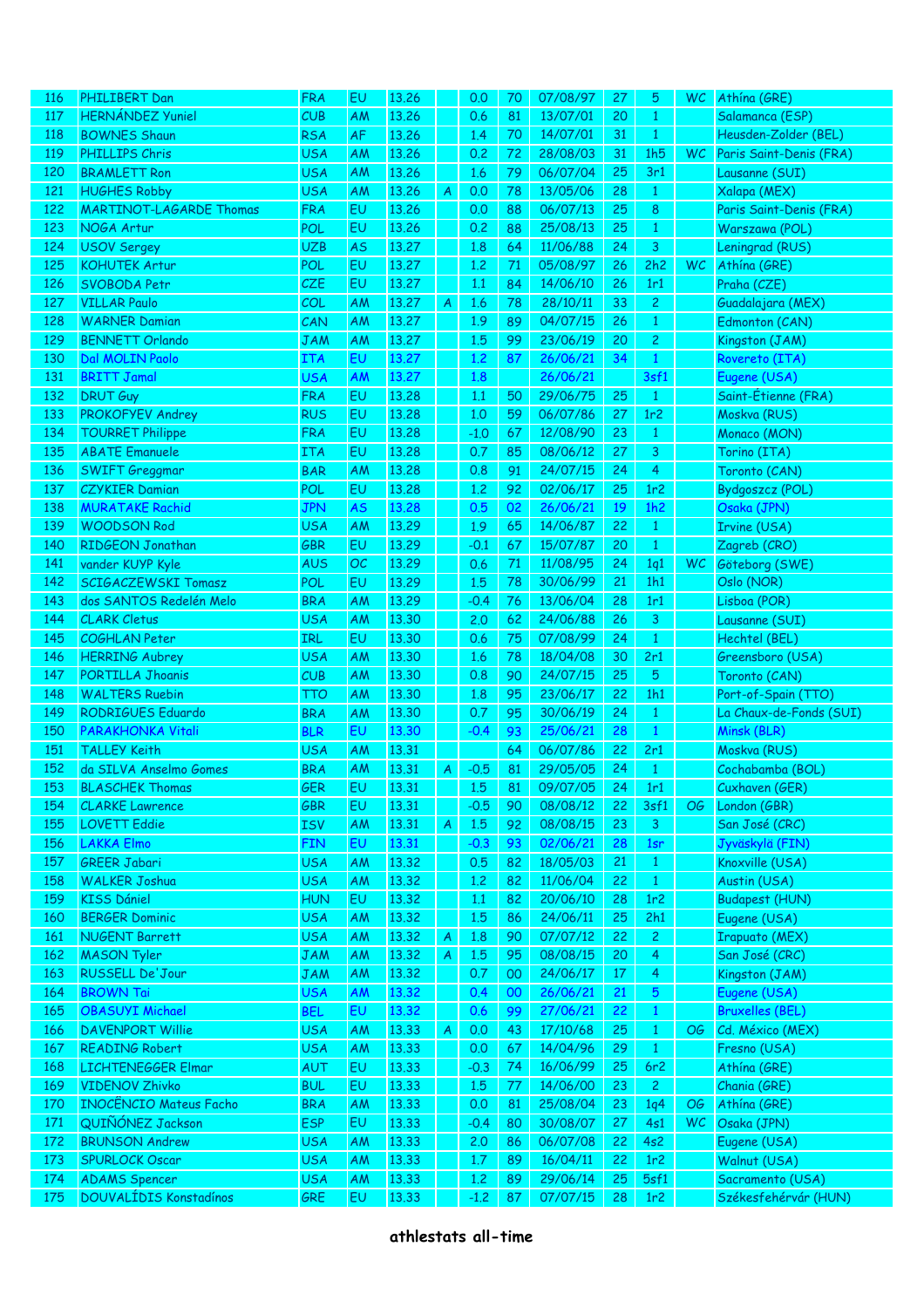| 176  | <b>COOPER Dedy</b>          | <b>USA</b> | <b>AM</b> | 13.34 |   | 1.8    | 56 | 03/05/80 | 24 | 2               |    | Houston (USA)             |
|------|-----------------------------|------------|-----------|-------|---|--------|----|----------|----|-----------------|----|---------------------------|
| 177  | <b>BOROI</b> George         | ROU        | EU        | 13.34 |   | 1,0    | 64 | 18/06/93 | 29 | $\mathbf{1}$    |    | București (ROU)           |
| 178  | <b>KAISER Eric (13,08?)</b> | <b>GER</b> | EU        | 13.34 |   | $-0.7$ | 71 | 18/06/95 | 24 | 4r1             |    | Duisburg (GER)            |
| 179  | GÖHLER Sven                 | <b>GER</b> | EU        | 13.34 |   | 0.6    | 74 | 30/08/95 | 21 | $\mathbf{1}$    |    | Königs Wusterhausen (GER) |
| 180  | <b>YARBROUGH Linnie</b>     | <b>USA</b> | AM        | 13.34 |   | 0.1    | 82 | 09/03/07 | 25 | 1r1             |    | Tampa (USA)               |
| 181  | <b>BÜHLER Matthias</b>      | <b>GER</b> | EU        | 13.34 |   | 1,3    | 86 | 27/07/12 | 26 | 1r <sub>4</sub> |    | Weinheim (GER)            |
| 182  | <b>STEWART Ray</b>          | <b>USA</b> | AM        | 13.34 |   | 0.4    | 89 | 28/06/15 | 26 | $\mathcal{T}$   |    | Eugene (USA)              |
| 183  | <b>CABRAL Johnathan</b>     | CAN        | AM        | 13.34 |   | 0.9    | 92 | 18/07/18 | 26 | $\mathbf{2}$    |    | Bellinzona (SUI)          |
| 184  | <b>CHEN Kuei-Ru</b>         | <b>TPE</b> | <b>AS</b> | 13.34 |   | 0.1    | 93 | 25/05/19 | 26 | $\mathbf{1}$    |    | Taipei City (TPE)         |
| 185  | <b>BRYGGARE Arto</b>        | <b>FIN</b> | EU        | 13.35 |   | 2.0    | 58 | 05/08/84 | 26 | 1h1             | OG | Los Angeles (USA)         |
| 186  | NAGORKA Tomasz              | POL        | EU        | 13.35 |   | 0.1    | 67 | 15/07/90 | 23 | $\mathbf{1}$    |    | Piła (POL)                |
| 187  | <b>TERRY Glenn</b>          | <b>USA</b> | AM        | 13.35 |   | 1.9    | 71 | 16/07/93 | 22 | 1h1             |    | Buffalo (USA)             |
| 188  | <b>KRONBERG Robert</b>      | <b>SWE</b> | EU        | 13.35 |   | 1.7    | 76 | 04/07/01 | 25 | 2r2             |    | Lausanne (SUI)            |
| 189  | GIACONI Andrea              | <b>ITA</b> | EU        | 13.35 |   | 0.7    | 74 | 23/06/02 | 28 | 3               |    | Annecy (FRA)              |
| 190  | van der WESTEN Marcel       | <b>NED</b> | EU        | 13.35 |   | 0.4    | 76 | 06/06/08 | 32 | 1r2             |    | Kassel (GER)              |
| 191  | <b>JOHN Alexander</b>       | <b>GER</b> | EU        | 13.35 |   | 0.5    | 86 | 13/06/09 | 23 | 1h1             |    | Mannheim (GER)            |
| 192  | <b>EATON Ashton</b>         | <b>USA</b> | AM        | 13.35 |   | 1.8    | 88 | 04/06/11 | 23 | $5\phantom{.0}$ |    | Eugene (USA)              |
| 193  | <b>SHABANOV Konstantin</b>  | <b>RUS</b> | EU        | 13.35 |   | 0.8    | 89 | 24/06/11 | 22 | $\mathbf{1}$    |    | Yerino (RUS)              |
| 194  | <b>HILL Devon</b>           | <b>USA</b> | AM        | 13.35 |   | 1.9    | 89 | 21/04/12 | 23 | $\mathbf{1}$    |    | Charlottesville (USA)     |
| 195  | <b>CONTRERAS Yidiel</b>     | <b>ESP</b> | EU        | 13.35 |   | $-1.0$ | 92 | 22/07/15 | 24 | $\mathbf{1}$    |    | La Roche-sur-Yon (FRA)    |
| 196  | <b>FONTENOT Ryan</b>        | <b>USA</b> | AM        | 13.35 |   | 1.8    | 86 | 09/06/18 | 32 | 1h1             |    |                           |
|      |                             |            |           |       |   |        |    |          |    |                 |    | Montverde (USA)           |
| 197  | AL-YOUHA Yaqoub Mohamed     | <b>KUW</b> | <b>AS</b> | 13.35 |   | 1.7    | 93 | 24/04/19 | 26 | $\mathbf{2}$    |    | Doha (QAT)                |
| 198  | <b>PEREIRA Rafael</b>       | <b>BRA</b> | AM        | 13.35 |   | 0.7    | 97 | 30/05/21 | 24 | $\mathbf{1}$    |    | Guayaquil (ECU)           |
| 199  | <b>KWAOU-MATHEY Just</b>    | <b>FRA</b> | EU        | 13.35 |   | 1.7    | 99 | 14/08/21 | 22 | 2f2             |    | La Chaux-de-Fonds (SUI)   |
| 200  | PIETERS Sven                | <b>BEL</b> | EU        | 13.36 |   | 1.4    | 76 | 28/07/96 | 20 | 2q3             | OG | Atlanta (USA)             |
| 201  | <b>MATTHEWS Todd</b>        | <b>USA</b> | AM        | 13.36 |   | 0.7    | 79 | 12/07/02 | 23 | $\mathbf{1}$    |    | <b>Budapest (HUN)</b>     |
| 202  | <b>NEWTON Robert</b>        | <b>GBR</b> | EU        | 13.36 |   | 1,3    | 81 | 31/07/03 | 22 | 1r1             |    | Loughborough (GBR)        |
| 203  | <b>YARBROUGH John</b>       | <b>USA</b> | AM        | 13.36 |   | 1,0    | 85 | 12/06/10 | 25 | 1r2             |    | Clermont (USA)            |
| 204  | <b>LYNSHA Maksim</b>        | <b>BLR</b> | EU        | 13.36 |   | 0.3    | 85 | 15/08/12 | 27 | $\mathbf{3}$    |    | Albi (FRA)                |
| 205  | <b>FORBES Ronald</b>        | CAY        | AM        | 13.36 |   | 0.4    | 85 | 30/04/16 | 31 | 2r1             |    | Clermont (USA)            |
| 206  | <b>RIVAS Jeison</b>         | COL        | <b>AM</b> | 13.36 | A | 0.3    | 87 | 10/07/16 | 29 | $\mathbf{1}$    |    | Medellín (COL)            |
| 207  | AL-MOLAD Ahmad Kh.A.        | <b>KSA</b> | <b>AS</b> | 13.36 |   | 0.9    | 88 | 04/06/18 | 30 | $\mathbf{1}$    |    | Praha (CZE)               |
| 208  | <b>MUNKELT Thomas</b>       | <b>GER</b> | EU        | 13.37 |   | 2.0    | 52 | 14/08/77 | 25 | $\mathbf{1}$    |    | Helsinki (FIN)            |
| 209  | <b>STEWART Milan</b>        | <b>USA</b> | AM        | 13.37 |   | 0.2    | 60 | 22/07/86 | 26 | $\overline{c}$  |    | Paris (FRA)               |
| 210  | <b>KNIGHT Derek</b>         | <b>USA</b> | <b>AM</b> | 13.37 |   | 1.0    | 67 | 30/07/95 | 28 | 3r1             |    | Rhede (GER)               |
| 211  | <b>CHEN Yanhao</b>          | CHN        | <b>AS</b> | 13.37 |   | 1.9    | 72 | 06/05/01 | 29 | $\mathbf{2}$    |    | Shanghai (CHN)            |
| 212  | RICHARDSON Greg             | <b>USA</b> | AM        | 13.37 |   | 0.1    | 76 | 13/07/02 | 26 | 1r1             |    | Malles Venosta (ITA)      |
| 213. | PEREMOTA Igor               | <b>RUS</b> | EU,       | 13.37 |   | 1,7    | 81 | 13/06/06 | 25 | $\mathbf{1}$    |    | Tula (RUS)                |
| 214  | <b>SEDOC</b> Gregory        | <b>NED</b> | EU        | 13.37 |   | 0.8    | 81 | 26/05/07 | 26 | 2r2             |    | Hengelo (NED)             |
| 215  | <b>WILLIAMS Devon</b>       | <b>USA</b> | <b>AM</b> | 13.37 |   | 0.2    | 94 | 13/05/17 | 23 | $\mathbf{1}$    |    | Columbia (USA)            |
| 216  | <b>JACKSON DaShaun</b>      | <b>USA</b> | <b>AM</b> | 13.37 |   | 0.9    | 97 | 05/06/19 | 22 | 2sf1            |    | Austin (USA)              |
| 217  | <b>MOORE Isaiah</b>         | <b>USA</b> | <b>AM</b> | 13.37 |   | 0.8    | 96 | 07/06/19 | 23 | $\mathbf{3}$    |    | Austin (USA)              |
| 218  | <b>KING David</b>           | GBR        | EU        | 13.37 |   | $-0.1$ | 94 | 08/06/21 | 27 | $\mathbf{1}$    |    | Turku (FIN)               |
| 219  | ISHIKAWA Shuhei             | JPN        | <b>AS</b> | 13.37 |   | 0.3    | 95 | 26/06/21 | 26 | 2h3             |    | Osaka (JPN)               |
| 220  | <b>HALL Ervin</b>           | <b>USA</b> | <b>AM</b> | 13.38 | A | 1.8    | 47 | 17/10/68 | 21 | 1s1             | OG | Cd. México (MEX)          |
| 221  | <b>WILSON Jerry</b>         | <b>USA</b> | <b>AM</b> | 13.38 |   | 1.6    | 50 | 20/06/75 | 25 | $\mathbf{1}$    |    | Eugene (USA)              |
| 222  | <b>ANDERSON Ubeja</b>       | <b>USA</b> | <b>AM</b> | 13.38 |   | 1.5    | 74 | 28/06/95 | 21 | 1r2             |    | Helsinki (FIN)            |
| 223  | <b>PECHONKIN Yevgeniy</b>   | <b>RUS</b> | EU        | 13.38 |   | 0.3    | 73 | 09/06/96 | 23 | 1r2             |    | Tallinn (EST)             |
| 224  | de SOUZA Márcio Simão       | <b>BRA</b> | AM        | 13.38 |   | 1,3    | 75 | 03/06/99 | 24 | 1h1             |    | Río de Janeiro (BRA)      |
| 225  | PINNOCK Chris               | <b>JAM</b> | <b>AM</b> | 13.38 |   | 0.8    | 79 | 30/05/03 | 24 | $\mathbf{1}$    |    | Austin (USA)              |
| 226  | <b>HARRIS Micah</b>         | <b>USA</b> | AM        | 13.38 |   | 1,0    | 79 | 02/05/04 | 25 | 1r1             |    | Irvine (USA)              |
| 227  | <b>SANDS Shamar</b>         | <b>BAH</b> | AM        | 13.38 |   | 2,0    | 85 | 17/06/09 | 24 | 3r1             |    | Ostrava (CZE)             |
| 228  | <b>MILLER Jerome</b>        | <b>USA</b> | AM        | 13.38 |   | 1,3    | 83 | 10/07/09 | 26 | 1h1             |    | New York (USA)            |
| 229  | <b>YIN Jing</b>             | <b>CHN</b> | <b>AS</b> | 13.38 |   | 0.8    | 88 | 11/07/09 | 21 | $\mathbf{1}$    |    | Beograd (SRB)             |
| 230  | <b>HOUGH Nicholas</b>       | <b>AUS</b> | OC        | 13.38 |   | $-0.3$ | 93 | 10/04/18 | 25 | $\mathbf{3}$    |    | Gold Coast (AUS)          |
| 231  | <b>PAYEN Ludovic</b>        | <b>FRA</b> | EU        | 13.38 |   | 1.1    | 95 | 20/06/18 | 23 | $\mathbf{1}$    |    | Bonneuil-sur-Marne (FRA)  |
| 232  | OJORA Tade                  | GBR        | EU        | 13.38 |   | $-1.0$ | 99 | 26/06/21 | 22 | $\mathbf{1}$    |    | Manchester (GBR)          |
| 233  | SZUCS Valdó                 | <b>HUN</b> | EU        | 13.38 |   | 1.1    | 95 | 27/06/21 | 26 | $\mathbf{1}$    |    | Debrecen (HUN)            |
| 234  | NOMOTO Shusei               | <b>JPN</b> | AS        | 13.38 |   | 1.2    | 95 | 27/06/21 | 26 | $\overline{4}$  |    | Osaka (JPN)               |
| 235  | COWLING Larry               | <b>USA</b> | AM        | 13.39 |   | 1.9    | 60 | 10/07/82 | 22 | $\mathbf{1}$    |    | Karl-Marx-Stadt (GER)     |
|      |                             |            |           |       |   |        |    |          |    |                 |    |                           |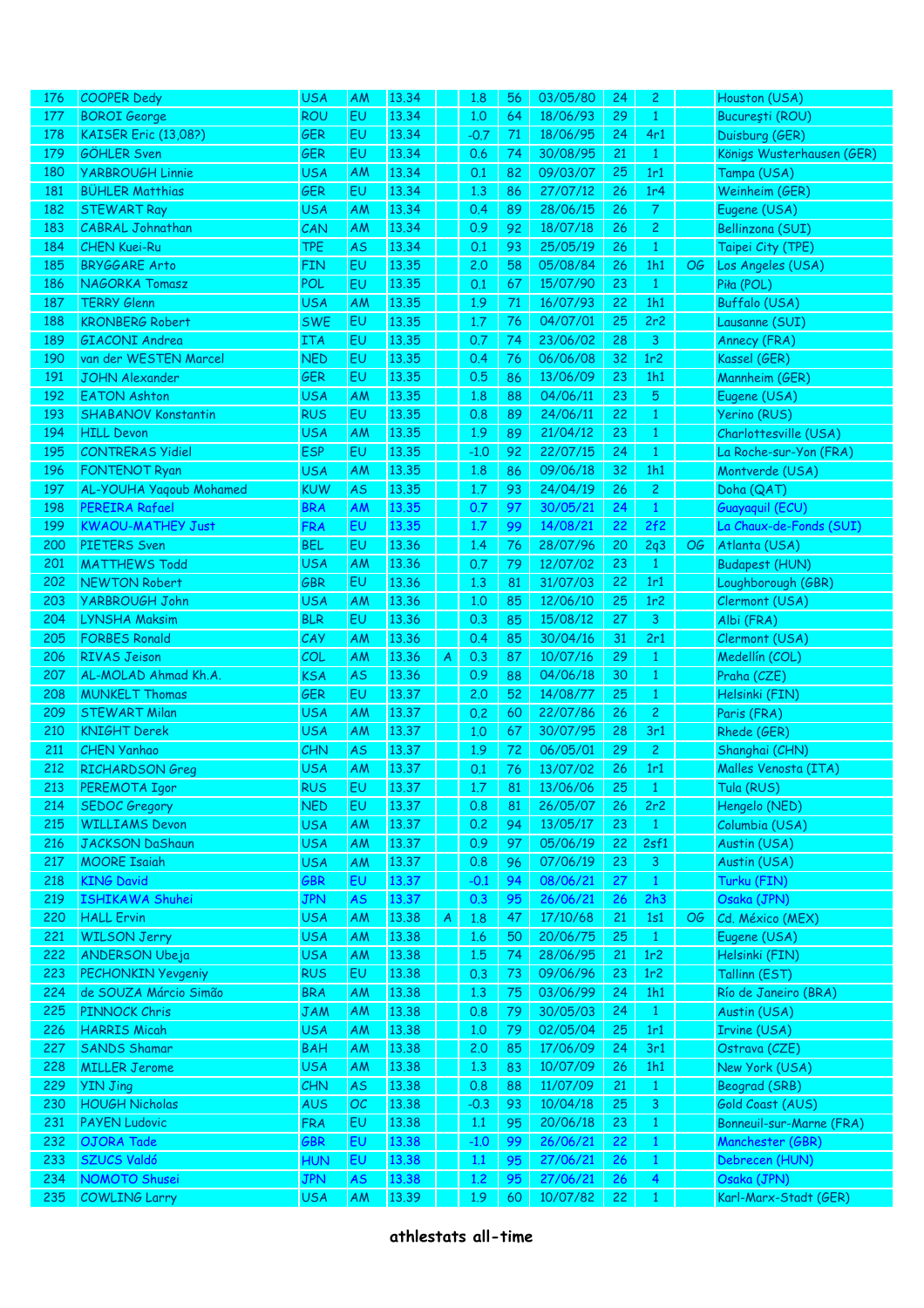| 236 | <b>RILEY Philip</b>       | <b>USA</b> | <b>AM</b> | 13.39 |          | 1.7    | 72 | 30/05/96 | 24 | 1h3            |           | Eugene (USA)                         |
|-----|---------------------------|------------|-----------|-------|----------|--------|----|----------|----|----------------|-----------|--------------------------------------|
| 237 | <b>AMOS Brian</b>         | <b>USA</b> | AM        | 13.39 |          | 1.6    | 71 | 22/06/96 | 25 | 6s2            |           | Atlanta (USA)                        |
| 238 | <b>PHILLIPS Richard</b>   | <b>JAM</b> | AM        | 13.39 |          | 1,2    | 83 | 24/08/04 | 21 | 2h6            | OG        | Athína (GRE)                         |
| 239 | TANIGAWA Satoru           | <b>JPN</b> | <b>AS</b> | 13.39 |          | 1.5    | 72 | 24/08/04 | 32 | 3h1            | OG        | Athína (GRE)                         |
| 240 | <b>SCHWARZER Helge</b>    | <b>GER</b> | EU        | 13.39 |          | 0.7    | 85 | 04/07/09 | 24 | $\overline{c}$ |           | Ulm (GER)                            |
| 241 | <b>AMES Brendan</b>       | <b>USA</b> | AM        | 13.39 |          | 0.1    | 88 | 13/05/11 | 23 | 1h2            |           | Tucson (USA)                         |
| 242 | <b>TOWNSEND Frederick</b> | <b>USA</b> | AM        | 13.39 |          | 1.1    | 82 | 17/06/12 | 30 | $\mathbf{1}$   |           | Sundsvall (SWE)                      |
| 243 | RISTIĆ Milan              | <b>SRB</b> | EU        | 13.39 |          | 2.0    | 91 | 14/05/16 | 25 | 1r1            |           | Clermont (USA)                       |
| 244 | AL MANDEEL Abdulaziz      | <b>KUW</b> | <b>AS</b> | 13.39 |          | $-0.1$ | 89 | 18/04/17 | 28 | $\mathbf{1}$   |           | Al Kuwait (KUW)                      |
| 245 | <b>IRIBARNE Roger</b>     | CUB        | AM        | 13.39 |          | $-0.1$ | 96 | 26/05/17 | 21 | $\mathbf{1}$   |           | La Habana (CUB)                      |
| 246 | <b>KENDZIERA David</b>    | <b>USA</b> | AM        | 13.39 |          | 1.4    | 94 | 07/06/17 | 23 | 1h1            |           | Eugene (USA)                         |
| 247 | <b>KIM Byung-Jun</b>      | <b>KOR</b> | <b>AS</b> | 13.39 |          | 0.3    | 91 | 12/06/17 | 26 | $\mathbf{1}$   |           | Bangkok (THA)                        |
| 248 | POHLAND Holger            | <b>GER</b> | EU        | 13,40 |          | 2,0    | 63 | 21/06/86 | 23 | $\mathbf{1}$   |           | Tallinn (EST)                        |
| 249 | <b>BELOKON Vladimir</b>   | <b>UKR</b> | EU        | 13.40 |          | 0.3    | 69 | 27/05/94 | 25 | $\mathbf{1}$   |           | Kyiv (UKR)                           |
| 250 | <b>MEHLICH Krzysztof</b>  | POL        | EU        | 13.40 |          | 0.6    | 74 | 09/06/96 | 22 | 1r1            |           | Tallinn (EST)                        |
| 251 | <b>GRAVA Jean-Marc</b>    | <b>FRA</b> | EU        | 13.40 |          | 1.9    | 71 | 01/07/00 | 29 | 1h2            |           | Beaupréau (FRA)                      |
| 252 | JI Wei                    | <b>CHN</b> | <b>AS</b> | 13.40 |          | 0.0    | 84 | 20/09/07 | 23 | $\mathbf{1}$   |           | Ürümqi (CHN)                         |
| 253 | <b>KELLEY Kay</b>         | <b>USA</b> | AM        | 13.40 |          | 1.3    | 86 | 02/08/09 | 23 | 1h1            |           | Bochum-Wattenscheid (GER)            |
| 254 | <b>WASHINGTON Adarius</b> | <b>USA</b> | AM        | 13,40 |          | 1.1    | 92 | 30/04/16 | 24 | $\mathbf{1}$   |           | Des Moines (USA)                     |
|     |                           |            |           |       |          |        |    |          |    |                |           |                                      |
| 255 | <b>MASUNO Genta</b>       | <b>JPN</b> | <b>AS</b> | 13,40 |          | 0.0    | 93 | 24/06/17 | 24 | 1h2            |           | Osaka (JPN)                          |
| 256 | <b>FOSTER Charles</b>     | <b>USA</b> | AM        | 13.41 |          | 0.0    | 53 | 28/07/76 | 23 | 4              | OG        | Montréal (CAN)                       |
| 257 | <b>JOYNER AI</b>          | <b>USA</b> | AM        | 13.41 |          | 0.5    | 60 | 22/07/88 | 28 | 1h6            |           | <b>Indianapolis (USA)</b>            |
| 258 | <b>KOSZEWSKI Dietmar</b>  | <b>GER</b> | EU        | 13.41 |          | $-0.8$ | 67 | 28/07/90 | 23 | $\mathbf{1}$   |           | Hamburg (GER)                        |
| 259 | <b>RÖTTL Herwig</b>       | AUT        | EU        | 13.41 |          | 1.4    | 68 | 24/05/92 | 24 | 3              |           | Bad Homburg (GER)                    |
| 260 | <b>EDORH Claude</b>       | <b>GER</b> | EU        | 13.41 |          | 1.1    | 72 | 12/08/94 | 22 | 4              |           | Helsinki (FIN)                       |
| 261 | <b>WHITE Kevin</b>        | <b>USA</b> | AM        | 13.41 |          | 1.3    | 74 | 18/05/97 | 23 | $\mathbf{1}$   |           | Auburn (USA)                         |
| 262 | <b>CLARICO Vincent</b>    | <b>FRA</b> | EU        | 13.41 |          | 0.8    | 66 | 05/08/97 | 31 | 4q4            | WC        | Athína (GRE)                         |
| 263 | <b>CREWS Jerome</b>       | <b>GER</b> | EU        | 13.41 |          | 0.1    | 77 | 14/06/98 | 21 | $\mathbf{1}$   |           | Sindelfingen (GER)                   |
| 264 | <b>VIVANCOS Felipe</b>    | <b>ESP</b> | EU        | 13.41 |          | 2.0    | 80 | 22/07/06 | 26 | $\overline{c}$ |           | Zaragoza (ESP)                       |
| 265 | <b>KUNDERT Andreas</b>    | SUI        | EU        | 13.41 |          | 0.6    | 84 | 16/07/08 | 24 | 1r2            |           | Luzern (SUI)                         |
| 266 | <b>BARNES William</b>     | <b>PUR</b> | AM        | 13.41 |          | 1.1    | 94 | 30/04/16 | 22 | $\overline{c}$ |           | Des Moines (USA)                     |
| 267 | SEDECIAS Benjamin         | <b>FRA</b> | EU        | 13.41 |          | 0.0    | 95 | 01/07/17 | 22 | 7h1            |           | Paris Saint-Denis (FRA)              |
| 268 | <b>LLOPIS Enrique</b>     | <b>ESP</b> | EU        | 13.41 |          | $-0.4$ | 00 | 19/06/21 | 21 | 2h1            |           | Madrid (ESP)                         |
| 269 | <b>GILBERT Tre'Bien</b>   | <b>USA</b> | AM        | 13.41 |          | 1.8    | 99 | 26/06/21 | 22 | 5sf1           |           | Eugene (USA)                         |
| 270 | <b>FUJII Ryota</b>        | <b>JPN</b> | <b>AS</b> | 13.41 |          | 0.3    | 96 | 17/07/21 | 25 | $\mathbf{1}$   |           | Hiratsuka (JPN)                      |
| 271 | <b>HILL Tom</b>           | <b>USA</b> | AM        | 13.42 | <b>y</b> | 0.0    | 49 | 26/06/70 | 21 | $\mathbf{1}$   |           | Bakersfield (USA)                    |
| 272 | <b>MORACHO Javier</b>     | <b>ESP</b> | EU        | 13.42 |          | 0.8    | 57 | 16/08/87 | 30 | 1              |           | Barcelona (ESP)                      |
| 273 | <b>NELSON David</b>       | GBR        | 6Ū        | 13,42 |          | 1.8    | 67 | 27/08/91 | 24 | 3h4            | WC.       | $\overline{\phantom{a}}$ Tokyo (JPN) |
| 274 | <b>OTTOZ</b> Laurent      | <b>ITA</b> | EU        | 13.42 |          | 1,2    | 70 | 30/08/94 | 24 | 2r2            |           | Berlin (GER)                         |
| 275 | <b>HAAPAKOSKI Antti</b>   | <b>FIN</b> | EU        | 13.42 |          | $-0.7$ | 71 | 24/06/95 | 24 | 1r1            |           | Kuortane (FIN)                       |
| 276 | <b>LEBERER Ralf</b>       | <b>GER</b> | EU        | 13.42 |          | 0.8    | 73 | 26/06/99 | 26 | 4              |           | Osnabrück (GER)                      |
| 277 | <b>ERESE William</b>      | <b>NGR</b> | AF        | 13.42 |          | 1.7    | 76 | 12/07/03 | 27 | 2r1            |           | Malles Venosta (ITA)                 |
| 278 | <b>THORNTON Kirkland</b>  | <b>USA</b> | AM        | 13.42 |          | 0.2    | 86 | 15/07/09 | 23 | $\mathbf{1}$   |           | Liège (BEL)                          |
| 279 | <b>BROOKINS Ronald</b>    | <b>USA</b> | AM        | 13.42 |          | 1.7    | 89 | 16/04/11 | 22 | 2r2            |           | Walnut (USA)                         |
| 280 | <b>CRADDOCK Kevin</b>     | <b>USA</b> | AM        | 13.42 |          | 1.5    | 87 | 30/06/12 | 25 | 3sf3           |           | Eugene (USA)                         |
| 281 | <b>DEGHELT Adrien</b>     | <b>BEL</b> | EU        | 13.42 |          | $-0.5$ | 85 | 08/08/12 | 27 | 4sf1           | OG        | London (GBR)                         |
| 282 | <b>SMIT Tiaan</b>         | <b>RSA</b> | AF        | 13.42 | A        | 0.3    | 95 | 22/04/17 | 22 | $\mathbf{1}$   |           | Potchefstroom (RSA)                  |
| 283 | <b>SEVLER Mikdat</b>      | TUR        | <b>AS</b> | 13.42 |          | 1.8    | 98 | 05/06/21 | 23 | $\mathbf{1}$   |           | Bursa (TUR)                          |
| 284 | <b>FOFANA Hassane</b>     | ITA        | EU        | 13.42 |          | 1,2    | 92 | 26/06/21 | 29 | $\overline{2}$ |           | Rovereto (ITA)                       |
| 285 | <b>VUKICEVIC Vladimir</b> | <b>NOR</b> | EU        | 13.42 |          | 1.7    | 91 | 14/08/21 | 30 | 3f2            |           | La Chaux-de-Fonds (SUI)              |
| 286 | McCULLOUGH Earl           | <b>USA</b> | AM        | 13.43 |          | 1.8    | 46 | 16/07/67 | 21 | $\mathbf{1}$   |           | Minneapolis (USA)                    |
| 287 | <b>WALKER Marcus</b>      | <b>USA</b> | AM        | 13.43 | Y.       | 0.0    | 49 | 26/06/70 | 21 | $\mathbf{2}$   |           | Bakersfield (USA)                    |
| 288 | <b>HOLTOM Mark</b>        | <b>GBR</b> | EU        | 13.43 |          | 1.9    | 58 | 04/10/82 | 24 | $\overline{c}$ |           | Brisbane (AUS)                       |
| 289 | <b>JETT Rod</b>           | <b>USA</b> | AM        | 13.43 |          | 2.0    | 66 | 06/06/92 | 26 | $\mathbf{1}$   |           | San Francisco (USA)                  |
| 290 | <b>KISLYKH Andrey</b>     | <b>RUS</b> | EU        | 13.43 |          | 0.8    | 76 | 05/08/97 | 21 | 5q4            | <b>WC</b> | Athína (GRE)                         |
| 291 | <b>NAITO Masato</b>       | <b>JPN</b> | <b>AS</b> | 13.43 |          | 1.7    | 80 | 19/05/07 | 27 | $\mathbf{1}$   |           | Kumagaya (JPN)                       |
| 292 | <b>KABA Sekou</b>         | CAN        | AM        | 13.43 |          | 1.9    | 90 | 04/07/15 | 25 | 3              |           | Edmonton (CAN)                       |
| 293 | <b>WILLIAMS Isaac</b>     |            |           | 13.43 |          |        |    | 16/04/16 | 23 | 3r1            |           |                                      |
|     |                           | <b>USA</b> | <b>AM</b> |       |          | 1.9    | 93 |          |    |                |           | Norwalk (USA)                        |
| 294 | <b>BAYER Maximilian</b>   | <b>GER</b> | EU        | 13.43 |          | 1.8    | 90 | 29/07/16 | 26 | 2r1            |           | Mannheim (GER)                       |
| 295 | <b>ZENG Jianhang</b>      | CHN        | AS        | 13.43 |          | $-0.1$ | 98 | 08/04/21 | 23 | $\mathbf{1}$   |           | Shaoxing (CHN)                       |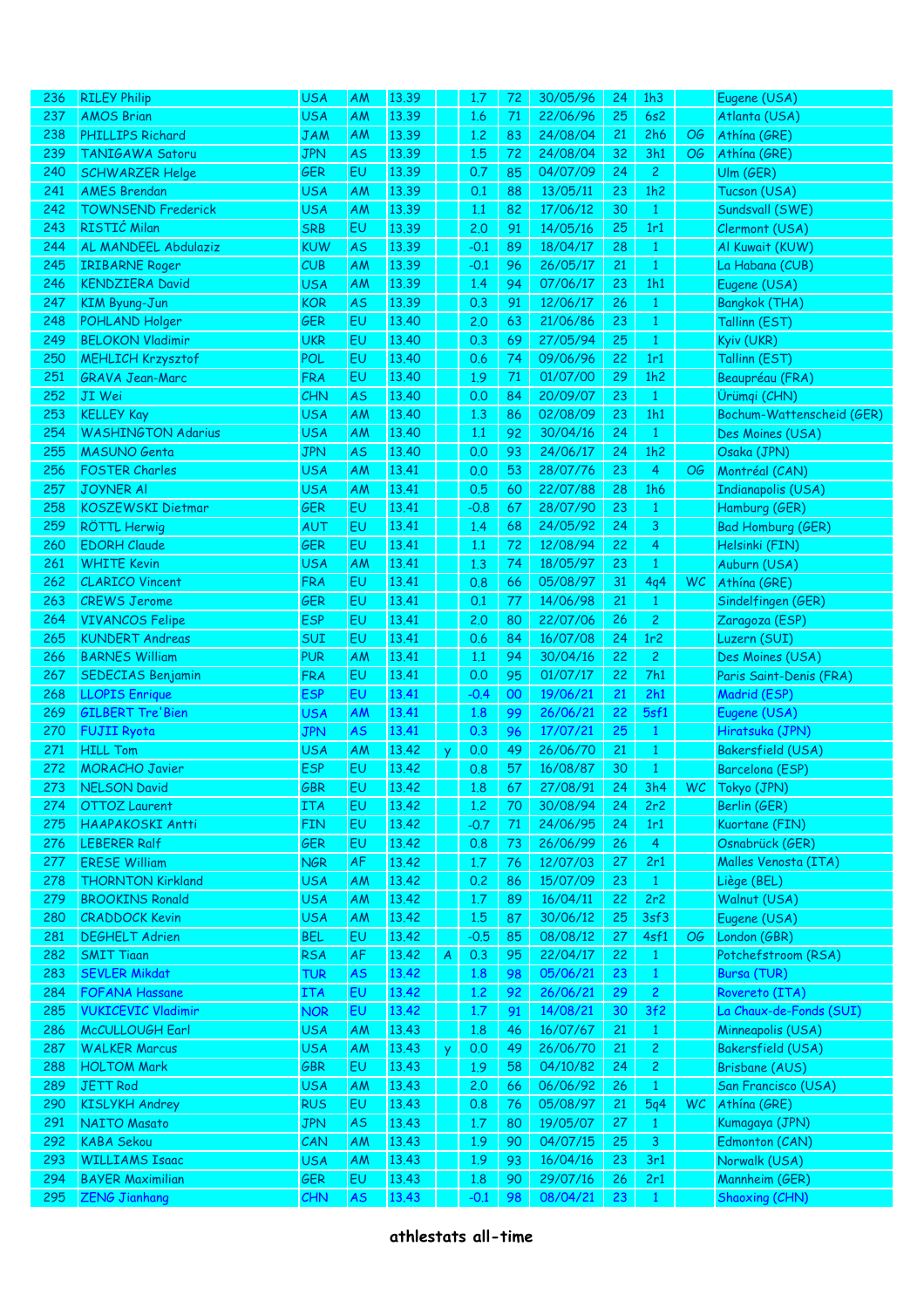| 296 | <b>PUCHKOV Aleksandr</b>     | <b>RUS</b>               | EU        | 13.44 |                  | 0.9    | 57     | 27/07/80 | 23 | 3              | OG. | Moskva (RUS)                |
|-----|------------------------------|--------------------------|-----------|-------|------------------|--------|--------|----------|----|----------------|-----|-----------------------------|
| 297 | <b>SALA Carlos</b>           | <b>ESP</b>               | EU        | 13.44 |                  | 0.8    | 60     | 16/08/87 | 27 | $\overline{c}$ |     | Barcelona (ESP)             |
| 298 | <b>CANNON Eric</b>           | <b>USA</b>               | AM        | 13.44 | A                | 0.1    | 67     | 01/06/89 | 22 | 1h2            |     | Provo (USA)                 |
| 299 | <b>TEAPE Hugh</b>            | <b>GBR</b>               | EU        | 13.44 |                  | 0.4    | 63     | 14/08/92 | 29 | 6              |     | Sheffield (GBR)             |
| 300 | <b>JACKSON Jeff</b>          | <b>ISV</b>               | AM        | 13.44 |                  | 0.9    | 74     | 13/04/96 | 22 | $\mathbf{1}$   |     | Fayetteville (USA)          |
| 301 | <b>MEHLICH Ronald</b>        | POL                      | EU        | 13.44 |                  | 0.8    | 69     | 07/06/97 | 28 | 1r2            |     | Katowice (POL)              |
| 302 | <b>CSILLAG Levente</b>       | <b>HUN</b>               | EU        | 13.44 |                  | 0.0    | 73     | 20/08/97 | 24 | $\overline{2}$ |     | Leverkusen (GER)            |
| 303 | <b>ODOM Deworski</b>         | <b>USA</b>               | AM        | 13.44 | A                | 1.9    | 77     | 06/07/00 | 23 | 1r1            |     | Flagstaff (USA)             |
| 304 | <b>BAILLIE Chris</b>         | <b>GBR</b>               | EU        | 13.44 |                  | 0.7    | 81     | 21/03/06 | 25 | 1h1            |     | Melbourne (AUS)             |
| 305 | <b>LAVANNE Cédric</b>        | <b>FRA</b>               | EU        | 13.44 |                  | 1,3    | 80     | 24/06/06 | 26 | $\mathbf{1}$   |     | Hérouville (FRA)            |
|     |                              |                          |           | 13.44 |                  |        | 79     |          |    |                |     |                             |
| 306 | deGRAMMONT Dominique         | HAI                      | AM        |       |                  | $-0.3$ |        | 08/05/10 | 31 | 1r1            |     | Los Angeles (USA)           |
| 307 | <b>STEWART Keiron</b>        | <b>JAM</b>               | AM        | 13.44 |                  | 1.8    | 89     | 25/03/11 | 22 | $\mathbf{1}$   |     | Austin (USA)                |
| 308 | <b>SOMERVILLE Terence</b>    | <b>USA</b>               | AM        | 13.44 |                  | 1.5    | 89     | 08/05/11 | 22 | $\mathbf{1}$   |     | Villanova (USA)             |
| 309 | <b>BOCHENEK Dominik</b>      | POL                      | EU        | 13.44 |                  | 0.0    | 87     | 13/08/11 | 24 | $\mathbf{1}$   |     | Bydgoszcz (POL)             |
| 310 | <b>BALNUWEIT Erik</b>        | <b>GER</b>               | EU        | 13.44 |                  | 1.7    | 88     | 30/06/13 | 25 | 1r2            |     | Mannheim (GER)              |
| 311 | <b>LATTIN Amere</b>          | <b>USA</b>               | AM        | 13.44 |                  | 2.0    | 97     | 05/06/19 | 22 | 1sf3           |     | Austin (USA)                |
| 312 | <b>COLEMAN Leon</b>          | <b>USA</b>               | AM        | 13.45 | Ÿ                | 0.7    | 44     | 28/06/69 | 25 | $1=$           |     | Miami (USA)                 |
| 313 | <b>BETHEL Kerry</b>          | <b>USA</b>               | AM        | 13.45 | $\boldsymbol{A}$ | 1.6    | 57     | 30/07/78 | 21 | $\mathbf{1}$   |     | Colorado Springs (USA)      |
| 314 | <b>ANDRADE Henry</b>         | <b>USA</b>               | AM        | 13.45 |                  | 1.8    | 62     | 19/06/84 | 22 | 3s2            |     | Los Angeles (USA)           |
| 315 | <b>BAKOS Gyorgy</b>          | <b>HUN</b>               | EU        | 13.45 |                  | 1.4    | 60     | 14/09/84 | 24 | $\overline{c}$ |     | Tokyo (JPN)                 |
| 316 | <b>SKLYAROV Vitaliy</b>      | <b>RUS</b>               | EU        | 13.45 |                  | 1.8    | 60     | 11/06/88 | 28 | 5              |     | Leningrad (RUS)             |
| 317 | <b>LANCASTER Chris</b>       | <b>USA</b>               | AM        | 13.45 |                  | 0.8    | 65     | 02/06/90 | 25 | $\mathbf{1}$   |     | Durham (USA)                |
| 318 | THIBAULT Sébastien           | <b>FRA</b>               | EU        | 13.45 |                  | 1.7    | 70     | 28/06/92 | 22 | 3              |     | Narbonne (FRA)              |
| 319 | <b>BUSEMANN Frank</b>        | <b>GER</b>               | EU        | 13.45 |                  | 0.0    | 75     | 19/07/96 | 21 | $\mathbf{1}$   |     | Gladbeck (GER)              |
| 320 | <b>KUSZEWSKI Marcin</b>      | POL                      | EU        | 13.45 |                  | $-0.2$ | 77     | 15/08/00 | 23 | 3              |     | Wrocław (POL)               |
| 321 | <b>THOMAS Chris</b>          | <b>USA</b>               | AM        | 13.45 |                  | 1.7    | 81     | 31/03/12 | 31 | 1r2            |     | Austin (USA)                |
| 322 | de OLIVEIRA João Vitor       | <b>BRA</b>               | AM        | 13.45 |                  | 0.0    | 92     | 27/08/15 | 23 | 6sf1           | WC. | Beijing (CHN)               |
| 323 | de VRIES Ruan                | <b>RSA</b>               | AF        | 13.45 | A                | $-1.2$ | 86     | 19/03/19 | 33 | 1f1            |     | Potchefstroom (RSA)         |
| 324 | ISHIDA-THOMAS Higashi        | <b>JPN</b>               | <b>AS</b> | 13.45 |                  | 1.8    | 97     | 02/11/19 | 22 | 1h1            |     | Katsuura (JPN)              |
| 325 | <b>BROOKS Devon</b>          | <b>USA</b>               | AM        | 13.45 |                  | 1.5    |        | 25/06/21 |    | 4h2            |     | Eugene (USA)                |
| 326 | <b>YOKOCHI Taiga</b>         | <b>JPN</b>               | <b>AS</b> | 13.45 |                  | 0.3    | 00     | 17/07/21 | 21 | $\mathbf{2}$   |     | Hiratsuka (JPN)             |
| 327 | <b>NING Xiaohan</b>          | CHN                      | <b>AS</b> | 13.45 |                  | 0.0    | 00     | 22/09/21 | 21 | $\mathbf{2}$   |     | Xi'an (CHN)                 |
| 328 | <b>OTTOZ Eddy</b>            | <b>ITA</b>               | EU        | 13.46 | A                | 0.0    | 44     | 17/10/68 | 24 | 3              | OG  | Cd. México (MEX)            |
| 329 | <b>OWENS James</b>           | <b>USA</b>               | AM        | 13.46 |                  | 1.8    | 55     | 02/06/78 | 23 | 3              |     | Eugene (USA)                |
| 330 | <b>KRASTEV Plamen</b>        | <b>BUL</b>               | EU        | 13.46 |                  | $-0.3$ | 58     | 10/07/84 | 26 | $\mathbf{1}$   |     | Athína (GRE)                |
| 331 | <b>LANE AI</b>               | <b>USA</b>               | AM        | 13.46 |                  | 1.4    | 62     | 09/06/85 | 23 | 4              |     | Villanova (USA)             |
| 332 | <b>ALBIHN Claes</b>          | <b>SWE</b>               | EU        | 13.46 |                  | $-1.8$ | $71\,$ | 27/08/95 | 24 | $\mathbf{1}$   |     | Helsinki (FIN)              |
| 333 | <b>BALCERS Luiz André</b>    | <b>BRA</b>               | AM        | 13.46 |                  | 1.6    | 73     | 28/07/99 | 26 | 4h2            |     | Winnipeg (CAN)              |
| 334 | RANDRIAMIHAJA Joseph-B.      |                          |           | 13.46 |                  |        | 75     | 24/08/04 |    | 5h1            |     | Athína (GRE)                |
|     | COCO-VILOIN Samuel           | <b>MAD</b><br><b>FRA</b> | AF        | 13.46 |                  | 1.5    |        |          | 29 |                | OG. | Villeneuve d'Ascq (FRA)     |
| 335 |                              |                          | EU        |       |                  | $-0.6$ | 87     | 27/06/08 | 21 | 4              |     |                             |
| 336 | <b>CAPETILLO Dayron</b>      | CUB                      | AM        | 13.46 |                  | 1.1    | 87     | 26/06/09 | 22 | $\mathbf{2}$   |     | Tomblaine (FRA)             |
| 337 | <b>HADJ LAZIB Othman</b>     | <b>ALG</b>               | AF        | 13.46 |                  | 1.5    | 83     | 13/08/11 | 28 | 1r1            |     | Mannheim (GER)              |
| 338 | de SOUZA Éder Antônio        | <b>BRA</b>               | AM        | 13.46 |                  | 1.4    | 86     | 16/05/15 | 29 | $\mathbf{2}$   |     | São Bernardo do Campo (BRA) |
| 339 | <b>ECHOLS Dondre</b>         | <b>USA</b>               | AM        | 13.46 |                  | 1.9    | 93     | 16/05/15 | 22 | $\mathbf{2}$   |     | Starkville (USA)            |
| 340 | <b>LLOYD Antoine</b>         | <b>USA</b>               | AM        | 13.46 |                  | $-0.1$ | 96     | 24/06/18 | 22 | 3sf1           |     | Des Moines (USA)            |
| 341 | <b>CHAVERRA Yohan</b>        | COL                      | AM        | 13.46 | A                | 0.6    | 95     | 22/06/19 | 24 | $\mathbf{1}$   |     | Cali (COL)                  |
| 342 | <b>PERINI Lorenzo</b>        | <b>ITA</b>               | EU        | 13.46 |                  | $-0.2$ | 94     | 12/07/19 | 25 | 2sf1           |     | Napoli (ITA)                |
| 343 | <b>EDWARDS Eric</b>          | <b>USA</b>               | AM        | 13.46 |                  | 1.9    | 00     | 24/04/21 | 21 | 3f1            |     | <b>Baton Rouge (USA)</b>    |
| 344 | <b>FILLERY Cameron</b>       | <b>GBR</b>               | EU        | 13.46 |                  | 1.1    | 98     | 08/06/21 | 23 | $\mathbf{1}$   |     | København (DEN)             |
| 345 | <b>SIEBECK Frank</b>         | <b>GER</b>               | EU        | 13.47 |                  | 1.8    | 49     | 01/07/75 | 26 | $\mathbf{1}$   |     | Stockholm (SWE)             |
| 346 | MYASNIKOV Viktor (13,41?)    | <b>BLR</b>               | EU        | 13.47 |                  | 1.8    | 48     | 07/07/78 | 30 | $\mathbf{2}$   |     | <b>Berkeley (USA)</b>       |
| 347 | JOHNSON John                 | <b>USA</b>               | AM        | 13.47 |                  | 1.6    | 60     | 31/05/84 | 24 | 1h4            |     | Eugene (USA)                |
| 348 | <b>DANIELS Sansiski</b>      | <b>USA</b>               | AM        | 13.47 |                  | 0.0    | 64     | 07/06/86 | 22 | $\mathbf{Z}$   |     | <b>Indianapolis (USA)</b>   |
| 349 | <b>GIURGIAN Liviu</b>        | ROU                      | EU        | 13.47 |                  | 0.9    | 62     | 14/06/86 | 24 | $\mathbf{1}$   |     | București (ROU)             |
| 350 | PEREVEDENTSEV Igor           | <b>RUS</b>               | EU        | 13.47 |                  | 1,0    | 64     | 06/07/86 | 22 | 2r2            |     | Moskva (RUS)                |
| 351 | <b>WOJCIK Piotr</b>          | POL                      | EU        | 13.47 |                  | 1.8    | 65     | 27/08/91 | 26 | 4h4            | WC  | Tokyo (JPN)                 |
| 352 | <b>KURACH Sergey</b>         | <b>RUS</b>               | EU        | 13.47 |                  | 2.0    | 70     | 24/06/92 | 22 | 3              |     | Moskva (RUS)                |
| 353 | <b>GROSSARD Hubert</b>       | <b>BEL</b>               | EU        | 13.47 |                  | $-0.5$ | 68     | 25/07/93 | 25 | $\mathbf{1}$   |     | <b>Bruxelles (BEL)</b>      |
| 354 | O'BRIEN Dan                  | <b>USA</b>               | AM        | 13.47 |                  | 0.0    | 66     | 27/05/95 | 29 | $\mathbf{2}$   |     | San José (USA)              |
| 355 | <b>KOLESNICHENKO Dmitriy</b> | <b>UKR</b>               | EU        | 13.47 |                  | 1.8    | 72     | 17/05/96 | 24 | $\mathbf{1}$   |     | Kyiv (UKR)                  |
|     |                              |                          |           |       |                  |        |        |          |    |                |     |                             |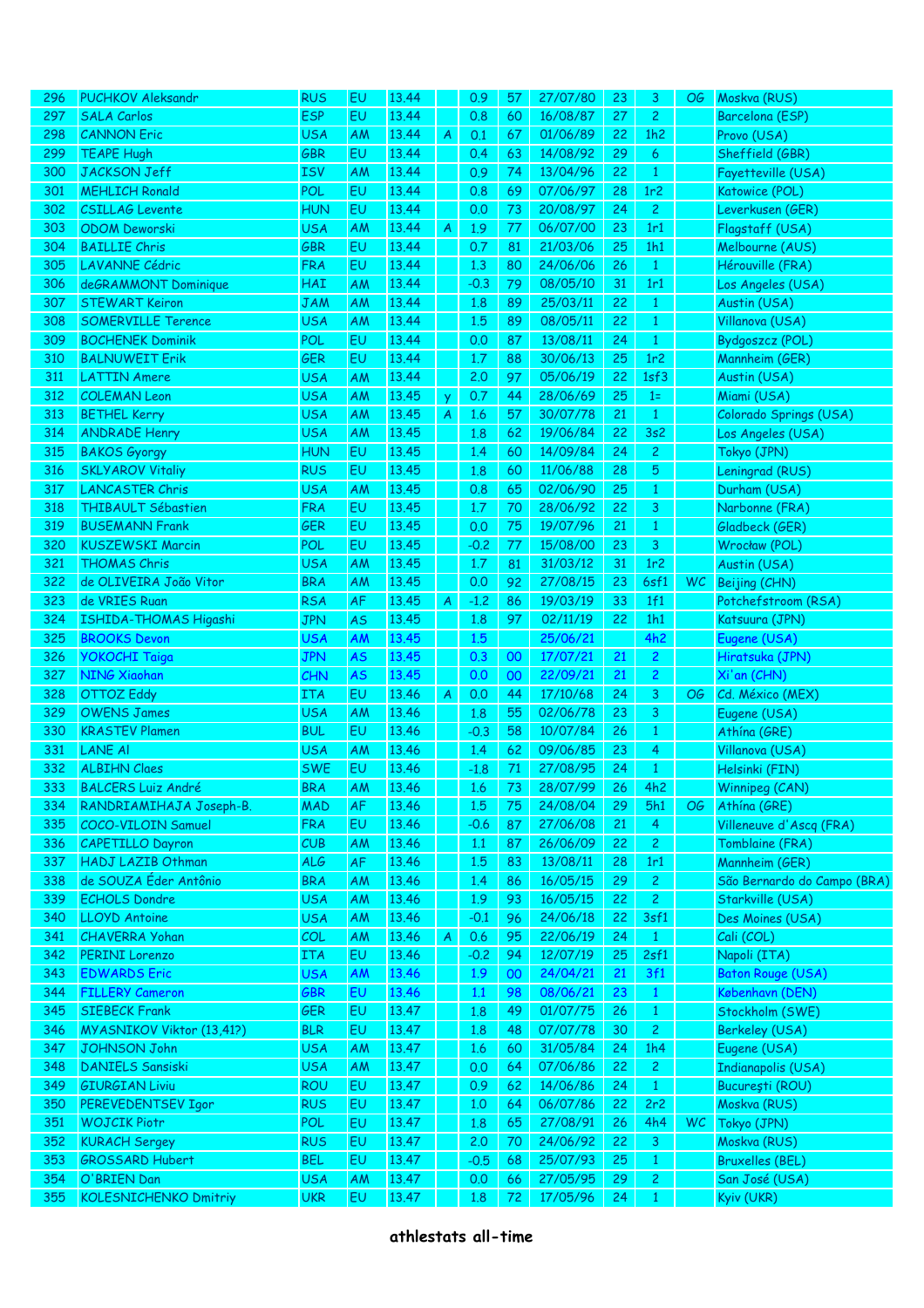| 356        | <b>PEDERS Guntis</b>                             | LAT        | EU        | 13.47          |   | 0.3    | 73       | 09/06/96             | 23 | 3r <sub>2</sub>     |     | Tallinn (EST)                          |
|------------|--------------------------------------------------|------------|-----------|----------------|---|--------|----------|----------------------|----|---------------------|-----|----------------------------------------|
| 357        | <b>YORK Jeffrey</b>                              | <b>USA</b> | AM        | 13.47          |   | 1.4    | 71       | 23/06/01             | 30 | 3h3                 |     | Eugene (USA)                           |
| 358        | <b>JENNINGS Karl</b>                             | CAN        | AM        | 13.47          |   | 2,0    | 79       | 05/06/04             | 25 | 2r1                 |     | Atlanta (USA)                          |
| 359        | <b>JIANG Fan</b>                                 | <b>CHN</b> | <b>AS</b> | 13.47          |   | 1.4    | 89       | 28/08/11             | 22 | 2h3                 | WC. | Daegu (KOR)                            |
| 360        | <b>NOSSMY Philip</b>                             | <b>SWE</b> | EU        | 13.47          |   | 0.0    | 82       | 01/07/12             | 30 | 2sf1                |     | Helsinki (FIN)                         |
| 361        | ALMEIDA João Carlos                              | <b>POR</b> | EU        | 13.47          |   | 1,3    | 88       | 08/07/12             | 24 | $\mathbf{1}$        |     | Lisboa (POR)                           |
| 362        | <b>MOORE Jordan</b>                              | <b>USA</b> | <b>AM</b> | 13.47          |   | 1.9    | 93       | 16/05/15             | 22 | 3                   |     | Starkville (USA)                       |
| 363        | <b>JULMIS Jeffrey</b>                            | HAI        | AM        | 13.47          |   | 2,0    | 87       | 14/05/16             | 29 | 2r1                 |     | Clermont (USA)                         |
| 364        | <b>YAZAWA Wataru</b>                             | <b>JPN</b> | AS        | 13.47          |   | 1.4    | 91       | 05/06/16             | 25 | 1r <sub>2</sub>     |     | Tottori (JPN)                          |
| 365        | <b>WEAVER James</b>                              | GBR        | EU        | 13.47          |   | 1.1    | 97       | 08/06/21             | 24 | $\overline{c}$      |     | København (DEN)                        |
| 366        | <b>MARSHALL Jamar</b>                            | <b>USA</b> | AM        | 13.47          |   | 1.5    | 01       | 25/06/21             | 20 | 5h2                 |     | Eugene (USA)                           |
| 367        | <b>VOGEL Martin</b>                              | <b>GER</b> | EU        | 13.47          |   | 1.1    | 92       | 27/06/21             | 29 | $\overline{c}$      |     | Leverkusen (GER)                       |
| 368        | <b>EDWARDS Garnett</b>                           | <b>USA</b> | AM        | 13.48          |   | 1.7    | 56       | 01/06/79             | 23 | 2s1                 |     | Champaign (USA)                        |
| 369        | <b>TIMPSON John</b>                              | <b>USA</b> | AM        | 13.48          |   | 1.8    | 62       | 21/04/84             | 22 | 1r1                 |     | Baton Rouge (USA)                      |
| 370        | <b>HUDEC Jiri</b>                                | CZE        | EU        | 13.48          |   | 1.4    | 64       | 01/09/87             | 23 | 4h1                 | WC  | Roma (ITA)                             |
| 371        | <b>ASSELMAN Frank</b>                            | <b>BEL</b> | EU        | 13.48          |   | 0.7    | 72       | 16/06/96             | 24 | $\overline{c}$      |     | Woluwe (BEL)                           |
| 372        | <b>WILLIAMS Jeremichael</b>                      | <b>USA</b> | AM        | 13.48          |   | 1,3    | 76       | 03/05/97             | 21 | 1r2                 |     | Arlington (USA)                        |
| 373        | <b>ROSSI Mauro</b>                               | <b>ITA</b> | EU        | 13.48          |   | 2,0    | 73       | 23/05/98             | 25 | $\mathbf{1}$        |     | Roma (ITA)                             |
| 374        | <b>MONACHON Raphaël</b>                          | SUI        | EU        | 13.48          |   | 1.3    | 73       | 19/08/00             | 27 | $\mathbf{1}$        |     | Fribourg (SUI)                         |
| 375        | <b>PARK Tae-kyong</b>                            | <b>KOR</b> | <b>AS</b> | 13.48          |   | 1.1    | 80       | 24/11/10             | 30 | 3                   |     | Guangzhou (CHN)                        |
| 376        | <b>MATHISZIK Willi</b>                           | <b>GER</b> | EU        | 13.48          |   | 1,2    | 84       | 30/07/11             | 27 | 1h1                 |     | Fribourg (SUI)                         |
| 377        | <b>AL-SHAMMARI Fawaz</b>                         | <b>KUW</b> | <b>AS</b> | 13.48          |   | 1.8    | 77       | 15/06/12             | 35 | $\mathbf{1}$        |     | Sliven (BUL)                           |
| 378        | <b>MORALES Ignacio</b>                           | CUB        | AM        | 13.48          |   | 0.0    | 87       | 04/06/13             | 26 | 3                   |     | La Habana (CUB)                        |
| 379        | <b>MAZÁC Martin</b>                              | CZE        | EU        | 13.48          |   | 0.4    | 90       | 16/06/13             | 23 | $\mathbf{1}$        |     | Tábor (CZE)                            |
| 380        | <b>MOKDDEL Lyés</b>                              | <b>ALG</b> | AF        | 13.48          |   | 0.0    | 90       | 25/05/14             | 24 | $\overline{c}$      |     | Forbach (FRA)                          |
| 381        | <b>REYNOLDS Ben</b>                              | IRL        | EU        | 13.48          |   | 0.8    | 90       | 01/08/15             | 25 | $\mathbf{1}$        |     | Bedford (GBR)                          |
| 382        | <b>TAYLOR Logan</b>                              | <b>USA</b> | AM        | 13.48          |   | 2.0    | 86       | 14/05/16             | 30 | 3r1                 |     | Clermont (USA)                         |
| 383        | <b>OMURO Hideki</b>                              | <b>JPN</b> | <b>AS</b> | 13.48          |   | 1.7    | 90       | 15/04/17             | 27 | 1r1                 |     | Tsukuba (JPN)                          |
| 384        | THINGALAYA Siddhanth                             | <b>IND</b> | <b>AS</b> | 13.48          |   | $-0.9$ | 91       | 10/06/17             | 26 | $\mathbf{1}$        |     | Mesa (USA)                             |
| 385        | <b>EHAMMER Simon</b>                             | SUI        | EU        | 13.48          |   | 1,0    | 00       | 12/09/20             | 20 | $\overline{c}$      |     | Basel (SUI)                            |
| 386        | <b>GEORGE Vernon</b>                             | <b>USA</b> | AM        | 13.49          |   | 0.0    | 64       | 24/04/87             | 23 | 1h2                 |     | Des Moines (USA)                       |
| 387        | <b>KHITRYAKOV Igor</b>                           | <b>KAZ</b> | <b>AS</b> | 13.49          |   | 2,0    | 65       | 05/07/88             | 23 | $\overline{3}$      |     | Tallinn (EST)                          |
| 388        | <b>REID Eric</b>                                 | <b>USA</b> | AM        | 13.49          |   | 2,0    | 65       | 23/07/88             | 23 | 6s2                 |     | <b>Indianapolis (USA)</b>              |
|            | <b>BENOY Richard</b>                             |            |           | 13.49          |   |        |          | 15/04/95             |    |                     |     |                                        |
| 389        |                                                  | <b>USA</b> | AM        | 13.49          |   | 1.9    | 68       |                      | 27 | 1r2                 |     | Walnut (USA)<br>Göteborg (SWE)         |
| 390        | <b>FOSTER Robert</b><br><b>TULLOCH Andrew</b>    | <b>JAM</b> | AM<br>EU  |                |   | $-0.1$ | 70<br>67 | 11/08/95             | 25 | 2h5                 | WC  |                                        |
| 391        |                                                  | <b>GBR</b> |           | 13.49          |   | 1.5    | 77       | 30/06/99             | 32 | 3h3<br>$\mathbf{1}$ |     | Oslo (NOR)                             |
| 392        | NELSON Thavius J.                                | <b>USA</b> | AM        | 13.49          |   | 1.8    |          | 20/05/01             | 24 |                     |     | <b>Bloomington (USA)</b>               |
| 393        | <b>MOORE Tommy</b>                               | <b>USA</b> | AM        | 13.49          |   | 1.4    | 82       | 08/05/04             | 22 | 1r1                 |     | Clemson (USA)<br>Tula (RUS)            |
| 394        | <b>CHEPIGA Sergey</b><br><b>TRAORÉ Bano</b>      | <b>RUS</b> | EU        | 13.49<br>13.49 |   | 1,0    | 82       | 25/07/04             | 22 | 1h1                 |     |                                        |
| 395        | <b>NUNLEY Booker</b>                             | <b>FRA</b> | EU        | 13.49          | A | 1.9    | 85       | 13/07/08             | 23 | $\mathbf{1}$        |     | Font Romeu (FRA)                       |
| 396        |                                                  | <b>USA</b> | AM        | 13.49          |   | 1,2    | 90       | 17/05/09<br>26/06/09 | 19 | $\mathbf{2}$        |     | Gainesville (USA)<br>Eugene (USA)      |
| 397        | <b>BOGDANOFF Timothy</b>                         | <b>USA</b> | AM        | 13.49          |   | 1.6    | 79       |                      | 30 | 4h3                 |     | Mayagüez (PUR)                         |
| 398        | <b>KEDDO Eric</b><br><b>COTTO Héctor</b>         | <b>JAM</b> | AM        | 13.49          |   | 0.7    | 84       | 17/07/11             | 27 | $\mathbf{1}$        |     | Guadalajara (MEX)                      |
| 399        | <b>ANDERSON Nicholas</b>                         | <b>PUR</b> | AM        | 13.49          | A | 1.6    | 84       | 28/10/11             | 27 | 5                   |     |                                        |
| 400        |                                                  | <b>USA</b> | AM        | 13.49          |   | 1.4    | 95       | 07/06/17<br>21/06/19 | 22 | 3h1                 |     | Eugene (USA)                           |
| 401        | <b>HOLLOWAY Trey</b><br><b>OSCHKENAT Andreas</b> | <b>USA</b> | AM        |                |   | 0.2    | 94       | 16/06/83             | 25 | 1sr                 |     | Decatur (USA)<br>Karl-Marx-Stadt (GER) |
| 402        |                                                  | <b>GER</b> | EU        | 13.50          |   | 0.9    | 62       | 06/04/85             | 21 | $\mathbf{2}$        |     |                                        |
| 403        | <b>ROBY Wayne</b>                                | <b>USA</b> | AM        | 13.50<br>13.50 |   | 2.0    | 62       |                      | 23 | $\mathbf{1}$        |     | Austin (USA)                           |
| 404<br>405 | <b>DYDALIN Andrey</b>                            | <b>RUS</b> | EU        |                |   | 1,0    | 66       | 09/07/92             | 26 | $\mathbf{1}$        |     | Moskva (RUS)                           |
|            | <b>SPEARS Derek</b>                              | <b>USA</b> | AM        | 13.50          |   | 1.1    | 73       | 31/05/96             | 23 | 2s1                 |     | Eugene (USA)                           |
| 406        | <b>HIBLER Willie</b>                             | <b>USA</b> | AM        | 13.50          |   | 2.0    | 74       | 18/05/97             | 23 | $\mathbf{2}$        |     | Waco (USA)                             |
| 407        | SCHINDZIELORZ Jan                                | <b>GER</b> | EU        | 13.50          |   | 1.7    | 78       | 01/06/02             | 24 | $\mathbf{3}$        |     | Cottbus (GER)                          |
| 408        | <b>THOMAS Michael</b>                            | <b>USA</b> | AM        | 13.50          |   | 0.2    | 81       | 17/05/03             | 22 | 2h1                 |     | Knoxville (USA)                        |
| 409        | <b>DUTCH Johnny</b>                              | <b>USA</b> | AM        | 13.50          |   | 1.6    | 89       | 08/05/10             | 21 | $\mathbf{1}$        |     | Chapel Hill (USA)                      |
| 410        | <b>ODOM Marlon</b>                               | <b>GER</b> | EU        | 13.50          |   | 0.4    | 82       | 03/07/10             | 28 | 2r <sub>4</sub>     |     | Mannheim (GER)                         |
| 411        | <b>ASGARI Rohollah</b>                           | IRI        | <b>AS</b> | 13.50          |   | 0.1    | 82       | 01/07/12             | 30 | $\mathbf{1}$        |     | Almaty (KAZ)                           |
| 412        | <b>DAVIS Ashtyn</b>                              | <b>USA</b> | AM        | 13.50          |   | 1.5    | 96       | 14/05/17             | 21 | $\mathbf{1}$        |     | Eugene (USA)                           |
| 413        | <b>PALMER Desmond</b>                            | <b>USA</b> | AM        | 13.50          |   | 1.4    | 95       | 07/06/17             | 22 | 4h1                 |     | Eugene (USA)                           |
| 414        | <b>MARTINSEN Andreas</b>                         | <b>DEN</b> | EU        | 13.50          |   | 1,0    | 90       | 20/06/17             | 27 | $\mathbf{1}$        |     | København (DEN)                        |
| 415        | <b>PARKER Caleb</b>                              | <b>USA</b> | AM        | 13.50          |   | 1.8    | 98       | 05/06/19             | 21 | 2sf2                |     | Austin (USA)                           |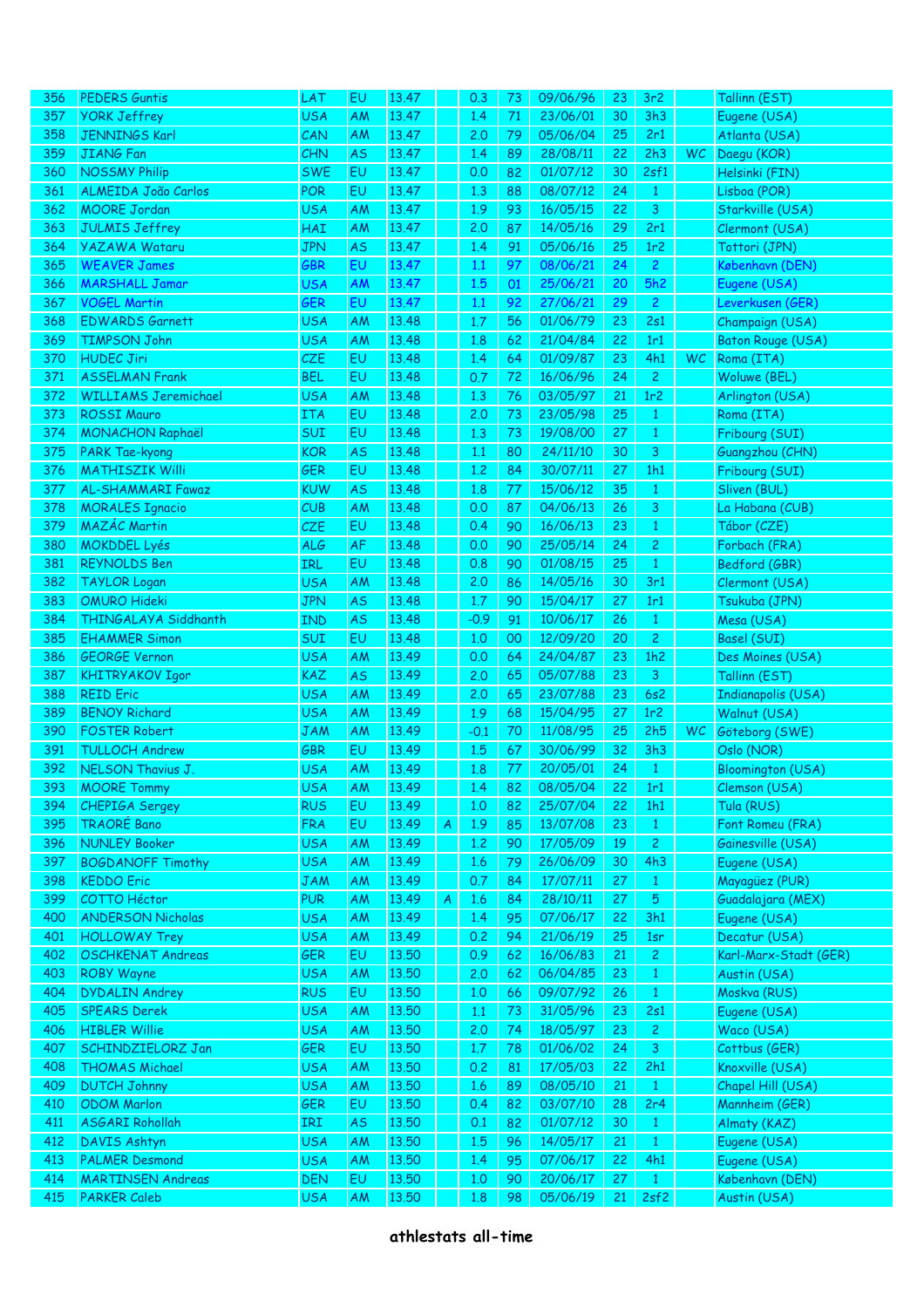| 416 | da SILVA Jonathas Felipe      | <b>BRA</b> | AM        | 13.50 |    | 0.7    | 92 | 30/06/19 | 27 | 5              |    | La Chaux-de-Fonds (SUI)    |
|-----|-------------------------------|------------|-----------|-------|----|--------|----|----------|----|----------------|----|----------------------------|
| 417 | <b>SMET Koen</b>              | <b>NED</b> | EU        | 13.50 |    | 1.7    | 92 | 06/06/21 | 29 | 4              |    | Hengelo (NED)              |
| 418 | <b>BOOKER Martin</b>          | <b>USA</b> | <b>AM</b> | 13.51 |    | 0.0    | 63 | 07/06/86 | 23 | 3              |    | <b>Indianapolis (USA)</b>  |
| 419 | <b>PARKER Andrew</b>          | <b>JAM</b> | AM        | 13.51 |    | 0.0    | 65 | 04/04/87 | 22 | $\mathbf{1}$   |    | Tempe (USA)                |
| 420 | <b>WALKER Nigel</b>           | <b>GBR</b> | EU        | 13.51 |    | $-0.2$ | 63 | 03/08/90 | 27 | 3              |    | Birmingham (GBR)           |
| 421 | <b>DuBOSE Jacoby</b>          | <b>USA</b> | AM        | 13.51 |    | 0.4    | 82 | 13/06/09 | 27 | 2h2            |    | Orlando (USA)              |
| 422 | <b>WERRMANN Jens</b>          | <b>GER</b> | EU        | 13.51 |    | 1.9    | 85 | 09/09/09 | 24 | 3              |    | Paris (FRA)                |
| 423 | <b>McGIRT Ronnie</b>          | <b>USA</b> | AM        | 13.51 |    | 1.1    | 88 | 14/05/11 | 23 | $\mathbf{1}$   |    | Albany (USA)               |
| 424 | <b>DREMIN Aleksey</b>         | <b>RUS</b> | EU        | 13.51 |    | 0.8    | 89 | 24/06/11 | 22 | 3              |    | Yerino (RUS)               |
| 425 | <b>NURUDEEN Selim</b>         | <b>NGR</b> | AF        | 13.51 |    | 0.4    | 83 | 07/08/12 | 29 | 2h6            | OG | London (GBR)               |
| 426 | <b>KRAUSS Simon</b>           | <b>FRA</b> | EU        | 13.51 |    | $-0.3$ | 92 | 07/07/14 | 22 | 6              |    | Montreuil-sous-Bois (FRA)  |
| 427 | GOSS Angelo                   | <b>USA</b> | AM        | 13.51 |    | 1.5    | 92 | 16/05/15 | 23 | $\mathbf{1}$   |    | Hutchinson (USA)           |
| 428 | <b>SUN Zhenjiang</b>          | CHN        | AS        | 13.51 |    | 0.0    | 99 | 22/09/21 | 22 | 3              |    | Xi'an (CHN)                |
| 429 | <b>KERHO Steve</b>            | CAN        | AM        | 13.52 | A  | 1.4    | 64 | 21/05/88 | 24 | $\mathbf{1}$   |    | Provo (USA)                |
| 430 | <b>GANTT Brandon</b>          | <b>USA</b> | AM        | 13.52 |    | 1.1    | 72 | 23/05/92 | 20 | $\mathbf{1}$   |    | Odessa (USA)               |
| 431 | <b>RONEY Jerry</b>            | <b>USA</b> | AM        | 13.52 |    | 0.0    | 70 | 28/06/92 | 22 | 5              |    | New Orleans (USA)          |
| 432 | <b>KYLLÖNEN Kai</b>           | <b>FIN</b> | EU        | 13.52 |    | 0.9    | 65 | 02/08/94 | 29 | $\mathbf{1}$   |    | Jyväskylä (FIN)            |
| 433 | <b>ROMARY Emmanuel</b>        | <b>FRA</b> | EU        | 13.52 |    | 1.9    | 68 | 22/06/96 | 28 | $\mathbf{2}$   |    | <b>Bondoufle (FRA)</b>     |
| 434 | <b>WOODLEY Adrian</b>         | CAN        | AM        | 13.52 |    | 2.0    | 75 | 22/07/00 | 25 | $\mathbf{1}$   |    | Kitchener (CAN)            |
| 435 | <b>BITZI Ivan</b>             | <b>SUI</b> | EU        | 13.52 |    | 1.9    | 75 | 10/07/05 | 30 | $\mathbf{1}$   |    | Meilen (SUI)               |
| 436 | <b>LETT Alleyne</b>           | GRN        | AM        | 13.52 |    | 1,2    | 83 | 06/06/07 | 24 | 1s2            |    | Sacramento (USA)           |
| 437 | <b>LLANOS Enrique</b>         | <b>PUR</b> | AM        | 13.52 | A  | 1.6    | 80 | 28/10/11 | 31 | 6              |    | Guadalajara (MEX)          |
| 438 | DABÓ Rasul                    | <b>POR</b> | EU        | 13.52 |    | 1,0    | 89 | 07/07/13 | 24 | $\mathbf{2}$   |    | La Chaux-de-Fonds (SUI)    |
| 439 | <b>JOHNSON Justin</b>         | <b>USA</b> | AM        | 13.52 |    | 1.1    | 92 | 10/06/15 | 31 | 1s2            |    | Eugene (USA)               |
| 440 | <b>McFARLANE Javier</b>       | <b>PER</b> | AM        | 13.52 | A  | 0.0    | 91 | 26/06/16 | 25 | $\mathbf{1}$   |    | Cali (COL)                 |
| 441 | <b>LAVIOLETTE Jeanice</b>     | <b>FRA</b> | EU        | 13.52 |    | 0.0    | 00 | 13/09/20 | 20 | 2f1            |    | Albi (FRA)                 |
| 442 | <b>FLOWERS Richmond</b>       | <b>USA</b> | AM        | 13.53 |    | $-0.2$ | 47 | 16/06/67 | 20 | $\mathbf{2}$   |    |                            |
| 443 | <b>PUSTY Jan</b>              | POL        | EU        | 13.53 | yA | 0.6    | 52 | 21/08/77 | 25 | $\mathbf{2}$   |    | Provo (USA)<br>Sofia (BUL) |
|     |                               |            |           |       |    |        |    |          |    |                |    |                            |
| 444 | <b>LAVITT Dan</b>             | <b>USA</b> | AM        | 13.53 |    | 0.9    | 58 | 18/04/80 | 22 | $\mathbf{1}$   |    | Waco (USA)                 |
| 445 | <b>QUINN James</b>            | <b>USA</b> | AM        | 13.53 |    | 0.4    | 63 | 05/05/84 | 21 | $\mathbf{1}$   |    | Athens, GA (USA)           |
| 446 | <b>SKINNER William</b>        | <b>USA</b> | AM        | 13.53 |    | 1.6    | 64 | 25/05/86 | 22 | $\mathbf{1}$   |    | Villanova (USA)            |
| 447 | <b>HÖFFER Ales</b>            | <b>CZE</b> | EU        | 13.53 |    | 1.4    | 62 | 07/06/87 | 25 | 3              |    | Moskva (RUS)               |
| 448 | <b>DIAMOND Earl</b>           | <b>USA</b> | AM        | 13.53 | A  | 0.1    | 66 | 01/06/89 | 23 | 2h2            |    | Provo (USA)                |
| 449 | <b>GRAY Paul</b>              | <b>GBR</b> | EU        | 13.53 |    | 1.8    | 69 | 22/08/94 | 25 | 2h2            |    | Victoria (CAN)             |
| 450 | JOHNSON Charles               | <b>USA</b> | <b>AM</b> | 13.53 |    | 1.8    | 68 | 21/06/96 | 28 | 4h1            |    | Atlanta (USA)              |
| 451 | LISABETH Johan                | <b>BEL</b> | EU        | 13.53 |    | 1,2    | 71 | 28/07/96 | 25 | 3q1            | OG | Atlanta (USA)              |
| 452 | FERGUSON Kenneth              | <b>USA</b> | AM        | 13.53 |    | 0.5    | 84 | 18/05/03 | 19 | $\mathbf{2}$   |    | Knoxville (USA)            |
| 453 | <b>PERSON Montrell</b>        | USA        | ΑM        | 13.53 |    | 2,0    | 81 | 10/06/04 | 23 | 2h1            |    | Austin (USA)               |
| 454 | <b>SAJDOK Stanislav</b>       | <b>CZE</b> | EU        | 13.53 |    | 0.9    | 83 | 12/06/08 | 25 | 7              |    | Ostrava (CZE)              |
| 455 | <b>SCOTT Allan</b>            | <b>GBR</b> | EU        | 13.53 |    | 0.9    | 82 | 17/07/08 | 26 | 1h1            |    | Loughborough (GBR)         |
| 456 | <b>LEE Jung-Joon</b>          | <b>KOR</b> | <b>AS</b> | 13.53 |    | 0.4    | 84 | 25/09/08 | 24 | $\overline{c}$ |    | Daegu (KOR)                |
| 457 | <b>LINNIK Aliaksandr</b>      | <b>BLR</b> | EU        | 13.53 |    | 0.2    | 91 | 25/07/13 | 22 | $\mathbf{1}$   |    | Grodno (BLR)               |
| 458 | <b>McFARLANE Jorge</b>        | <b>PER</b> | AM        | 13.53 |    | $-0.3$ | 88 | 02/08/14 | 26 | $\mathbf{1}$   |    | São Paulo (BRA)            |
| 459 | do NASCIMENTO Jonathan        | <b>BRA</b> | <b>AM</b> | 13.53 |    | 0.4    | 90 | 12/10/14 | 24 | $\mathbf{1}$   |    | São Paulo (BRA)            |
| 460 | <b>ZHANG Honglin</b>          | <b>CHN</b> | <b>AS</b> | 13.53 |    | 1.1    | 94 | 15/07/15 | 21 | $\mathbf{1}$   |    | Shanghai (CHN)             |
| 461 | <b>ZAZA Wellington</b>        | LBR        | AF        | 13.53 |    | 1.6    | 95 | 05/06/21 | 26 | 2h1            |    | Miramar (USA)              |
| 462 | <b>CHERVANYEV Yuriy</b>       | <b>BLR</b> | EU        | 13.54 |    | $-0.3$ | 58 | 11/06/80 | 22 | 1h1            |    | Moskva (RUS)               |
| 463 | DÖNGES Karl-Werner            | <b>GER</b> | EU        | 13.54 |    | 0.8    | 58 | 24/09/82 | 24 | $\mathbf{1}$   |    | Tokyo (JPN)                |
| 464 | <b>SHILEV Nikolay</b>         | <b>BUL</b> | EU        | 13.54 |    | 1.2    | 63 | 05/05/84 | 21 | $\mathbf{1}$   |    | Sofia (BUL)                |
| 465 | <b>ISAYEV Anton</b>           | <b>RUS</b> | EU        | 13.54 |    | 0.8    | 62 | 20/06/87 | 25 | 1 <sub>h</sub> |    | Chelyabinsk (RUS)          |
| 466 | <b>BENJAMIN Mike</b>          | <b>USA</b> | AM        | 13.54 | A  |        | 61 | 09/06/88 | 27 | $\mathbf{1}$   |    | Albuquerque (USA)          |
| 467 | <b>OAIDA</b> Mircea           | <b>ROU</b> | EU        | 13.54 |    | $-0.5$ | 69 | 24/06/92 | 23 | $\mathbf{1}$   |    | București (ROU)            |
| 468 | <b>CHIAMULERA Pedro</b>       | <b>BRA</b> | AM        | 13.54 |    | 0.3    | 64 | 17/07/96 | 32 | 1r2            |    | Marietta (USA)             |
| 469 | <b>WOODS Jason</b>            | <b>USA</b> | AM        | 13.54 |    | 2.0    | 75 | 18/05/97 | 22 | 3              |    | Waco (USA)                 |
| 470 | POUSSIN Jean-Luc              | <b>FRA</b> | EU        | 13.54 |    | 1.7    | 70 | 23/05/98 | 28 | 1r1            |    | Montgeron (FRA)            |
| 471 | <b>McREYNOLDS Uwezu</b>       | <b>USA</b> | AM        | 13.54 |    | 0.7    | 70 | 15/05/99 | 29 | 1r1            |    | Clemson (USA)              |
| 472 | PIZZOLI Emiliano <sup>*</sup> | <b>ITA</b> | EU        | 13.54 |    | 0.7    | 74 | 30/06/00 | 26 | 6              |    | Roma (ITA)                 |
| 473 | <b>COOPER Jermaine</b>        | <b>USA</b> | AM        | 13.54 |    | 1,3    | 80 | 19/05/02 | 22 | $\mathbf{1}$   |    | Columbia (USA)             |
| 474 | <b>GREAVES Damien</b>         | <b>GBR</b> | EU        | 13.54 |    | 0.3    | 77 | 13/07/02 | 25 | 3              |    | Birmingham (GBR)           |
| 475 | GRABUŠIC Jurica               | CRO        | EU        | 13.54 |    | 1.9    | 83 | 20/07/03 | 20 | 2s1            |    | Bydgoszcz (POL)            |